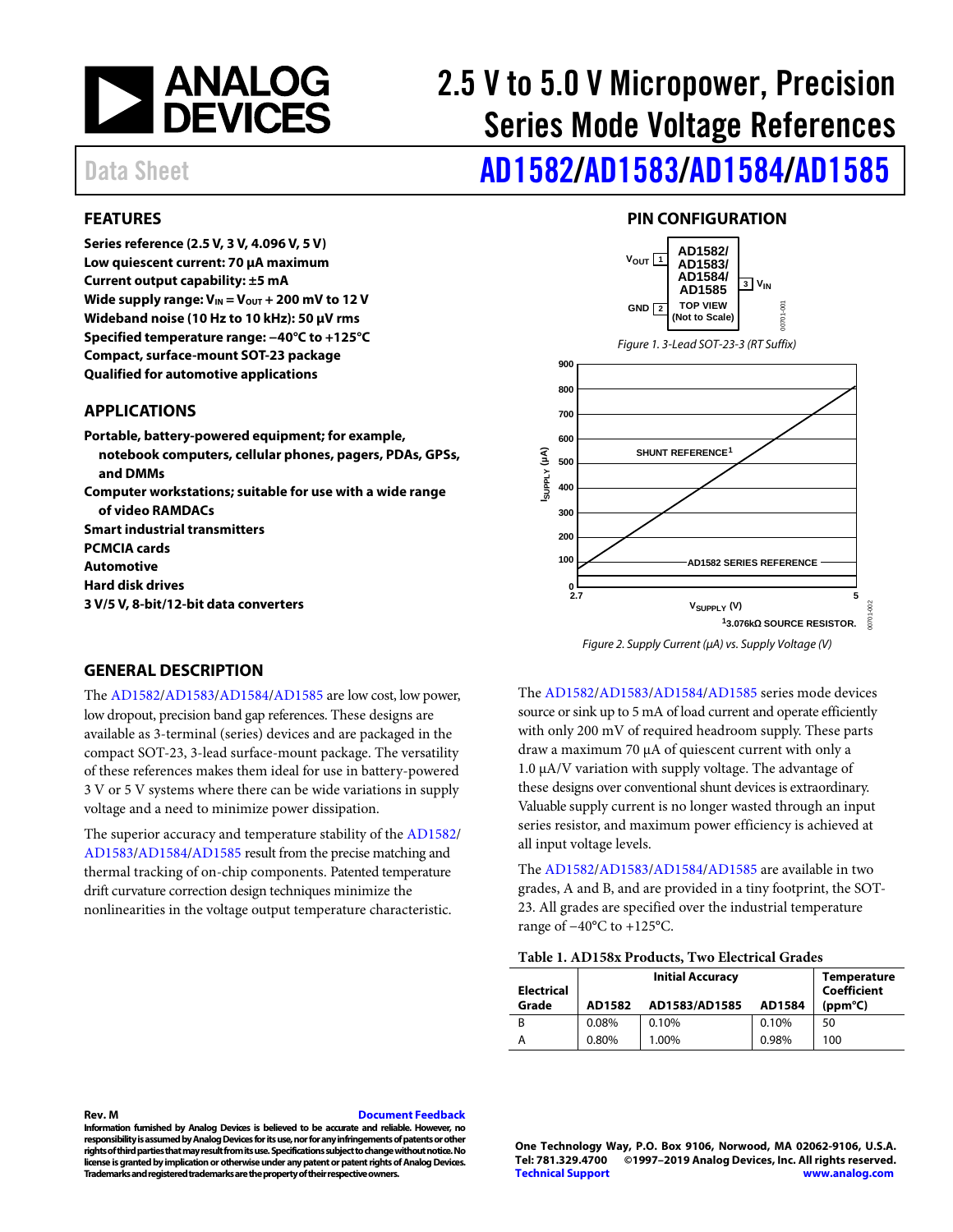# TABLE OF CONTENTS

# <span id="page-1-0"></span>**REVISION HISTORY**

| $5/2019$ —Rev. L to Rev. M |  |
|----------------------------|--|
|                            |  |

### **5/2018—Rev. K to Rev. L**

#### **10/2017—Rev. J to Rev. K**

| Changes to Temperature Range Specified Performance<br>Parameter and Temperature Range Operating Performance<br>Parameter and Temperature Range Operating Performance<br>Parameter and Temperature Range Operating Performance<br>Added Figure 14; Renumbered Sequentially  12 |                                                     |
|-------------------------------------------------------------------------------------------------------------------------------------------------------------------------------------------------------------------------------------------------------------------------------|-----------------------------------------------------|
|                                                                                                                                                                                                                                                                               |                                                     |
|                                                                                                                                                                                                                                                                               |                                                     |
|                                                                                                                                                                                                                                                                               |                                                     |
|                                                                                                                                                                                                                                                                               |                                                     |
|                                                                                                                                                                                                                                                                               | Changes to Temperature Range Specified Performance  |
|                                                                                                                                                                                                                                                                               |                                                     |
|                                                                                                                                                                                                                                                                               |                                                     |
|                                                                                                                                                                                                                                                                               | Changes to Temperature Range Specified Performance  |
|                                                                                                                                                                                                                                                                               |                                                     |
|                                                                                                                                                                                                                                                                               |                                                     |
|                                                                                                                                                                                                                                                                               |                                                     |
|                                                                                                                                                                                                                                                                               |                                                     |
|                                                                                                                                                                                                                                                                               |                                                     |
|                                                                                                                                                                                                                                                                               |                                                     |
|                                                                                                                                                                                                                                                                               | Changes to Package Branding Information Section  16 |
|                                                                                                                                                                                                                                                                               |                                                     |

#### **2/2013—Rev. I to Rev. J**

| Voltage Output Nonlinearity vs. Temperature  12 |
|-------------------------------------------------|
|                                                 |
|                                                 |
|                                                 |
|                                                 |
|                                                 |
|                                                 |
|                                                 |
|                                                 |
|                                                 |
|                                                 |
|                                                 |

### **5/2010—Rev. H to Rev. I**

### **11/2007—Rev. G to Rev. H**

### **6/2006—Rev. F to Rev. G**

### **2/2006—Rev. E to Rev. F**

#### **6/2005—Rev. D to Rev. E**

#### **6/2004—Rev. C to Rev. D**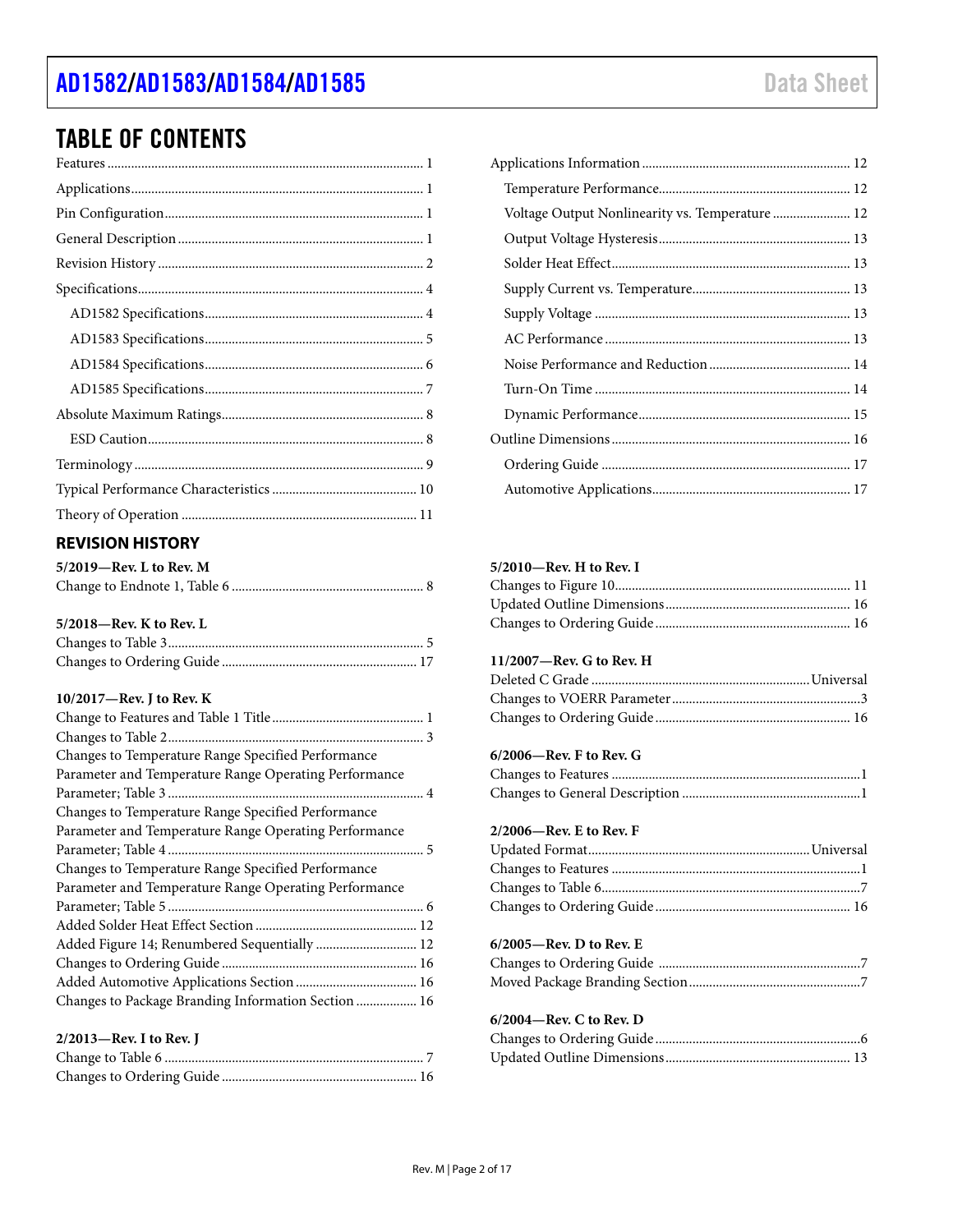### **12/2002—Rev. B to Rev. C**

| Changes to Output Voltage Hysteresis Section 10 |  |
|-------------------------------------------------|--|
|                                                 |  |

**3/1997—Revision 0: Initial Version**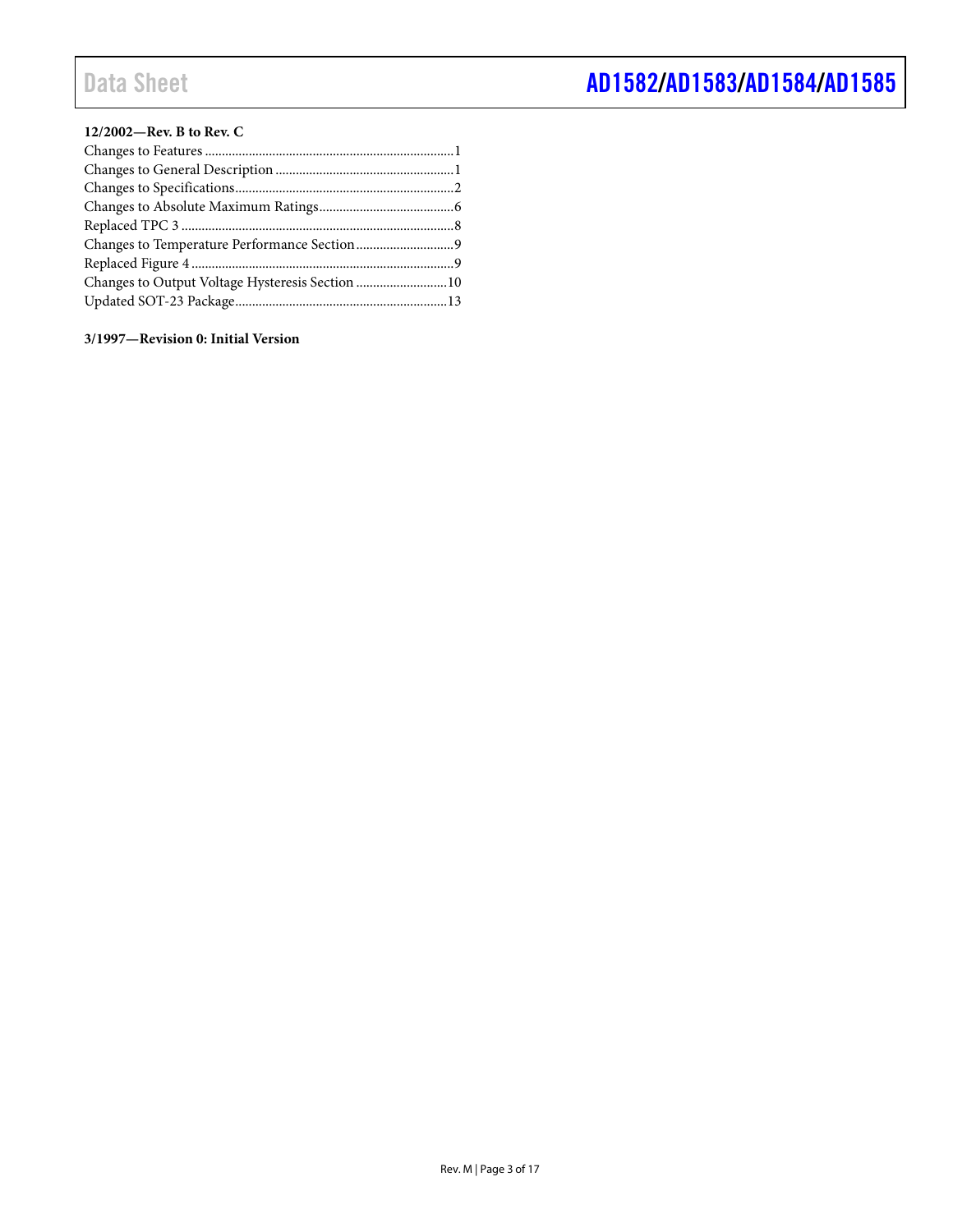# <span id="page-3-0"></span>**SPECIFICATIONS**

# <span id="page-3-1"></span>**AD1582 SPECIFICATIONS**

 $T_{\rm A}=T_{\rm MIN}$  to  $T_{\rm MAX}$  ,  $V_{\rm IN}=5$  V, unless otherwise noted.

### **Table 2.**

|                                                                                 | <b>AD1582A</b> |            |         |         | AD1582B    |            |              |
|---------------------------------------------------------------------------------|----------------|------------|---------|---------|------------|------------|--------------|
| <b>Parameter</b>                                                                | Min            | <b>Typ</b> | Max     | Min     | <b>Typ</b> | <b>Max</b> | Unit         |
| OUTPUT VOLTAGE (at 25°C)                                                        |                |            |         |         |            |            |              |
| $V_{\rm O}$                                                                     | 2.480          | 2.500      | 2.520   | 2.498   | 2.500      | 2.502      | V            |
| INITIAL ACCURACY ERROR (at 25°C)                                                |                |            |         |         |            |            |              |
| <b>VOFRR</b>                                                                    | $-20$          |            | $+20$   | $-2$    |            | $+2$       | mV           |
|                                                                                 | $-0.80$        |            | $+0.80$ | $-0.08$ |            | $+0.08$    | $\%$         |
| VOERR (W-Grade)                                                                 |                |            |         | $-6$    |            | $+6$       | mV           |
|                                                                                 |                |            |         | $-0.24$ |            | $+0.24$    | $\%$         |
| OUTPUT VOLTAGE TEMPERATURE DRIFT                                                |                |            | 100     |         |            | 50         | ppm/°C       |
| TEMPERATURE COEFFICIENT (TCV <sub>O</sub> )                                     |                |            |         |         |            |            |              |
| $-40^{\circ}$ C < T <sub>A</sub> < $+125^{\circ}$ C                             |                | 40         | 100     |         | 18         | 50         | ppm/°C       |
| $0^{\circ}$ C < T <sub>A</sub> < 70 $^{\circ}$ C                                |                | 35         |         |         | 15         |            | ppm/°C       |
| MINIMUM SUPPLY HEADROOM (VIN - VOUT)                                            | 200            |            |         | 200     |            |            | mV           |
| <b>LOAD REGULATION</b>                                                          |                |            |         |         |            |            |              |
| 0 mA < $I_{\text{OUT}}$ < 5 mA (-40°C to +85°C)                                 |                |            | 0.2     |         |            | 0.2        | mV/mA        |
| 0 mA < $I_{OUT}$ < 5 mA (-40°C to +125°C)                                       |                |            | 0.4     |         |            | 0.4        | mV/mA        |
| $-5$ mA < $I_{\text{OUT}}$ < 0 mA ( $-40^{\circ}$ C to $+85^{\circ}$ C)         |                |            | 0.25    |         |            | 0.25       | mV/mA        |
| $-5$ mA < $I_{\text{OUT}}$ < 0 mA ( $-40^{\circ}$ C to +125 $^{\circ}$ C)       |                |            | 0.45    |         |            | 0.45       | mV/mA        |
| $-0.1$ mA < $I_{\text{OUT}}$ < $+0.1$ mA ( $-40^{\circ}$ C to $+85^{\circ}$ C)  |                |            | 2.7     |         |            | 2.7        | mV/mA        |
| $-0.1$ mA < $I_{\text{OUT}}$ < $+0.1$ mA ( $-40^{\circ}$ C to $+125^{\circ}$ C) |                |            | 3.5     |         |            | 3.5        | mV/mA        |
| <b>LINE REGULATION</b>                                                          |                |            |         |         |            |            |              |
| $V_{\text{OUT}} + 200 \text{ mV} < V_{\text{IN}} < 12 \text{ V}$                |                |            |         |         |            |            |              |
| $I_{\text{OUT}} = 0$ mA                                                         |                |            | 25      |         |            | 25         | $\mu V/V$    |
| RIPPLE REJECTION (ΔV <sub>OUT</sub> /ΔV <sub>IN</sub> )                         |                |            |         |         |            |            |              |
| $V_{IN}$ = 5 V $\pm$ 100 mV (f = 120 Hz)                                        | 80             |            |         | 80      |            |            | dB           |
| QUIESCENT CURRENT                                                               |                |            | 70      |         |            | 70         | μA           |
| SHORT-CIRCUIT CURRENT TO GROUND                                                 |                |            | 15      |         |            | 15         | mA           |
| NOISE VOLTAGE (at 25°C)                                                         |                |            |         |         |            |            |              |
| 0.1 Hz to 10 Hz                                                                 |                | 70         |         |         | 70         |            | µV p-p       |
| 10 Hz to 10 kHz                                                                 |                | 50         |         |         | 50         |            | µV rms       |
| TURN-ON SETTLING TIME TO 0.1%                                                   |                |            |         |         |            |            |              |
| $C_L = 0.2 \mu F$                                                               |                |            | 100     |         |            | 100        | μs           |
| <b>LONG-TERM STABILITY</b>                                                      |                |            |         |         |            |            |              |
| 1000 Hours at 25°C                                                              |                | 100        |         |         | 100        |            | ppm/1000 hr  |
| OUTPUT VOLTAGE HYSTERESIS                                                       |                | 115        |         |         | 115        |            | ppm          |
| <b>TEMPERATURE RANGE</b>                                                        |                |            |         |         |            |            |              |
| Specified Performance (A, B)                                                    | $-40$          |            | $+125$  | $-40$   |            | $+125$     | $^{\circ}$ C |
| Operating Performance (A, B)                                                    | $-55$          |            | $+125$  | $-55$   |            | $+125$     | °C           |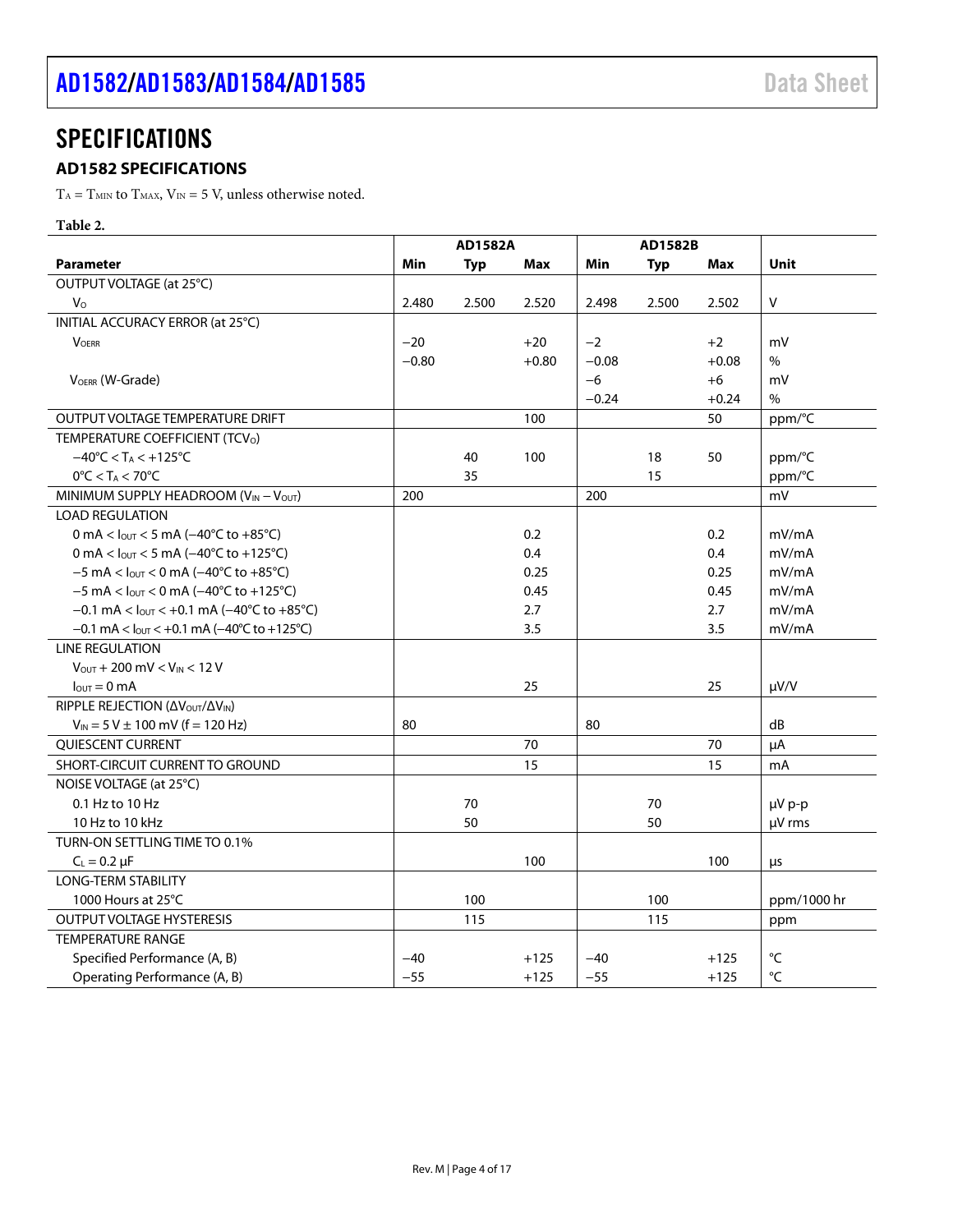# <span id="page-4-0"></span>**AD1583 SPECIFICATIONS**

 $T_{\rm A}=T_{\rm MIN}$  to  $T_{\rm MAX}$  ,  $V_{\rm IN}=5$  V, unless otherwise noted.

### **Table 3.**

|                                                                                | <b>AD1583A</b><br><b>AD1583B</b> |            |        |         |            |         |             |
|--------------------------------------------------------------------------------|----------------------------------|------------|--------|---------|------------|---------|-------------|
| <b>Parameter</b>                                                               | Min                              | <b>Typ</b> | Max    | Min     | <b>Typ</b> | Max     | Unit        |
| OUTPUT VOLTAGE (at 25°C)                                                       |                                  |            |        |         |            |         |             |
| $V_{\Omega}$                                                                   | 2.970                            | 3.000      | 3.030  | 2.997   | 3.000      | 3.003   | V           |
| INITIAL ACCURACY ERROR (at 25°C)                                               |                                  |            |        |         |            |         |             |
| <b>VOERR</b>                                                                   | $-30$                            |            | $+30$  | $-3$    |            | $+3$    | mV          |
|                                                                                | $-1.0$                           |            | $+1.0$ | $-0.1$  |            | $+0.1$  | $\%$        |
| VOERR (W Grade)                                                                |                                  |            |        | $-8$    |            | $+8$    | mV          |
|                                                                                |                                  |            |        | $-0.27$ |            | $+0.27$ | $\%$        |
| OUTPUT VOLTAGE TEMPERATURE DRIFT                                               |                                  |            | 100    |         |            | 50      | ppm/°C      |
| TEMPERATURE COEFFICIENT (TCV <sub>O</sub> )                                    |                                  |            |        |         |            |         |             |
| $-40^{\circ}$ C < T <sub>A</sub> < +125 $^{\circ}$ C                           |                                  | 40         | 100    |         | 18         | 50      | ppm/°C      |
| $0^{\circ}$ C < T <sub>A</sub> < 70 $^{\circ}$ C                               |                                  | 35         |        |         | 15         |         | ppm/°C      |
| MINIMUM SUPPLY HEADROOM ( $V_{IN} - V_{OUT}$ )                                 | 200                              |            |        | 200     |            |         | mV          |
| <b>LOAD REGULATION</b>                                                         |                                  |            |        |         |            |         |             |
| 0 mA < $I_{OUT}$ < 5 mA (-40°C to +85°C)                                       |                                  |            | 0.25   |         |            | 0.25    | mV/mA       |
| 0 mA < $I_{\text{OUT}}$ < 5 mA (-40°C to +125°C)                               |                                  |            | 0.45   |         |            | 0.45    | mV/mA       |
| $-5$ mA < $I_{\text{OUT}}$ < 0 mA ( $-40^{\circ}$ C to $+85^{\circ}$ C)        |                                  |            | 0.40   |         |            | 0.40    | mV/mA       |
| $-5$ mA < $I_{OUT}$ < 0 mA ( $-40^{\circ}$ C to +125 $^{\circ}$ C)             |                                  |            | 0.6    |         |            | 0.6     | mV/mA       |
| $-0.1$ mA < l <sub>out</sub> < +0.1 mA ( $-40^{\circ}$ C to +85 $^{\circ}$ C)  |                                  |            | 2.9    |         |            | 2.9     | mV/mA       |
| $-0.1$ mA < $I_{\text{OUT}}$ < +0.1 mA ( $-40^{\circ}$ C to +125 $^{\circ}$ C) |                                  |            | 3.7    |         |            | 3.7     | mV/mA       |
| <b>LINE REGULATION</b>                                                         |                                  |            |        |         |            |         |             |
| $V_{\text{OUT}} + 200 \text{ mV} < V_{\text{IN}} < 12 \text{ V}$               |                                  |            |        |         |            |         |             |
| $I_{\text{OUT}} = 0 \text{ mA}$                                                |                                  |            | 25     |         |            | 25      | $\mu V/V$   |
| RIPPLE REJECTION (ΔV <sub>OUT</sub> /ΔV <sub>IN</sub> )                        |                                  |            |        |         |            |         |             |
| $V_{IN}$ = 5 V $\pm$ 100 mV (f = 120 Hz)                                       | 80                               |            |        | 80      |            |         | dB          |
| <b>OUIESCENT CURRENT</b>                                                       |                                  |            | 70     |         |            | 70      | μA          |
| SHORT-CIRCUIT CURRENT TO GROUND                                                |                                  |            | 15     |         |            | 15      | mA          |
| NOISE VOLTAGE (at 25°C)                                                        |                                  |            |        |         |            |         |             |
| 0.1 Hz to 10 Hz                                                                |                                  | 85         |        |         | 85         |         | µV p-p      |
| 10 Hz to 10 kHz                                                                |                                  | 60         |        |         | 60         |         | $\mu$ V rms |
| TURN-ON SETTLING TIME TO 0.1%                                                  |                                  |            |        |         |            |         |             |
| $C_L = 0.2 \mu F$                                                              |                                  |            | 120    |         |            | 120     | μs          |
| <b>LONG-TERM STABILITY</b>                                                     |                                  |            |        |         |            |         |             |
| 1000 Hours at 25°C                                                             |                                  | 100        |        |         | 100        |         | ppm/1000 hr |
| <b>OUTPUT VOLTAGE HYSTERESIS</b>                                               |                                  | 115        |        |         | 115        |         | ppm         |
| <b>TEMPERATURE RANGE</b>                                                       |                                  |            |        |         |            |         |             |
| Specified Performance (A, B)                                                   | $-40$                            |            | $+125$ | $-40$   |            | $+125$  | °C          |
| Operating Performance (A, B)                                                   | $-55$                            |            | $+125$ | $-55$   |            | $+125$  | °C          |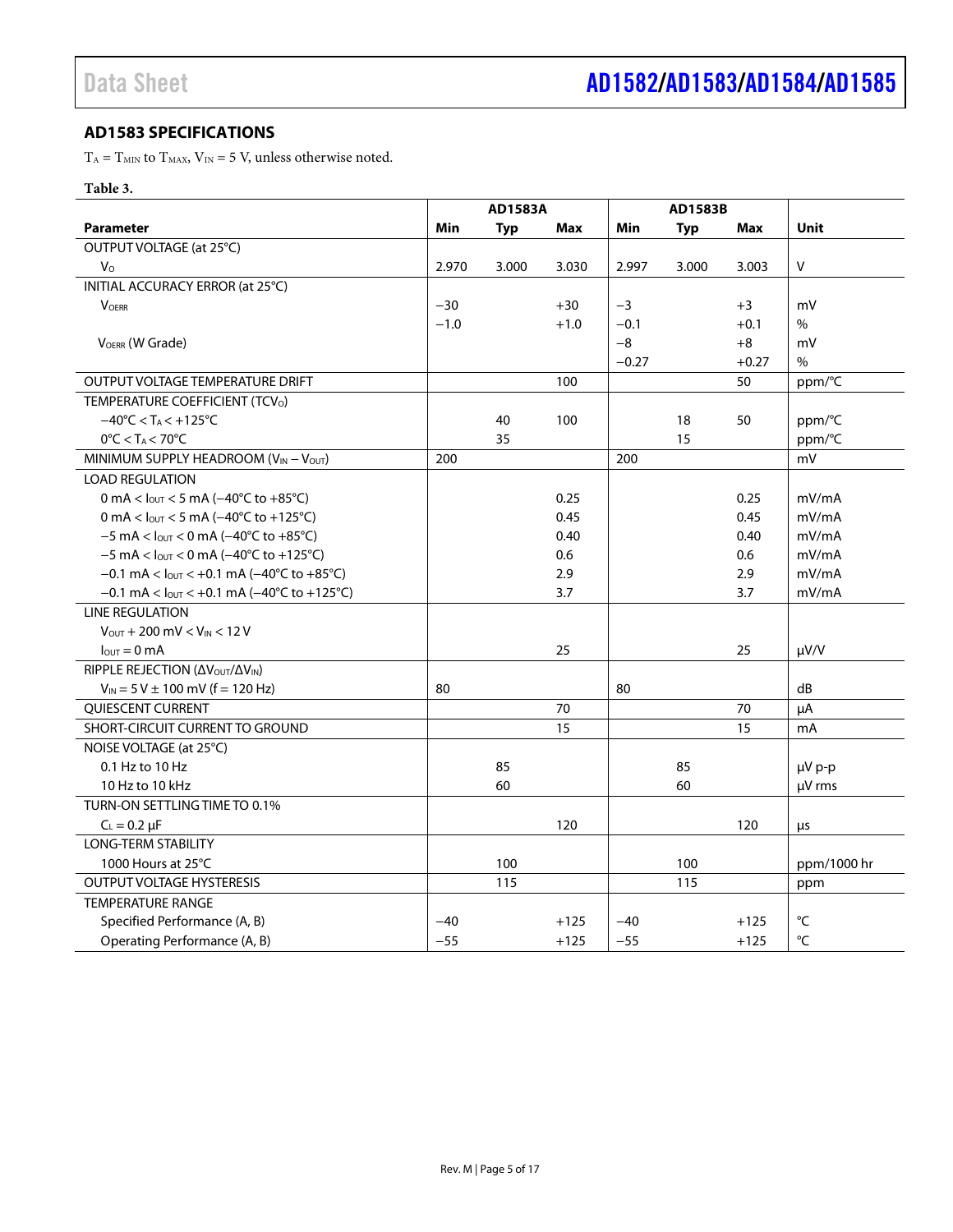# <span id="page-5-0"></span>**AD1584 SPECIFICATIONS**

 $T_{\rm A}=T_{\rm MIN}$  to  $T_{\rm MAX}$  ,  $V_{\rm IN}=5$  V, unless otherwise noted.

# **Table 4.**

|                                                                                | <b>AD1584A</b> |            |         |        | AD1584B    |            |             |
|--------------------------------------------------------------------------------|----------------|------------|---------|--------|------------|------------|-------------|
| <b>Parameter</b>                                                               | Min            | <b>Typ</b> | Max     | Min    | <b>Typ</b> | <b>Max</b> | <b>Unit</b> |
| OUTPUT VOLTAGE (at 25°C)                                                       |                |            |         |        |            |            |             |
| $V_{\rm O}$                                                                    | 4.056          | 4.096      | 4.136   | 4.092  | 4.096      | 4.100      | $\vee$      |
| INITIAL ACCURACY ERROR (at 25°C)                                               |                |            |         |        |            |            |             |
| <b>VOFRR</b>                                                                   | $-40$          |            | $+40$   | $-4$   |            | $+4$       | mV          |
|                                                                                | $-0.98$        |            | $+0.98$ | $-0.1$ |            | $+0.1$     | $\%$        |
| OUTPUT VOLTAGE TEMPERATURE DRIFT                                               |                |            | 100     |        |            | 50         | ppm/°C      |
| TEMPERATURE COEFFICIENT (TCVo)                                                 |                |            |         |        |            |            |             |
| $-40^{\circ}$ C < T <sub>A</sub> < $+125^{\circ}$ C                            |                | 40         | 100     |        | 18         | 50         | ppm/°C      |
| $0^{\circ}$ C < TA < 70 $^{\circ}$ C                                           |                | 35         |         |        | 15         |            | ppm/°C      |
| MINIMUM SUPPLY HEADROOM (VIN - VOUT)                                           | 200            |            |         | 200    |            |            | mV          |
| <b>LOAD REGULATION</b>                                                         |                |            |         |        |            |            |             |
| 0 mA < $I_{\text{OUT}}$ < 5 mA (-40°C to +85°C)                                |                |            | 0.32    |        |            | 0.32       | mV/mA       |
| 0 mA < $I_{OUT}$ < 5 mA (-40°C to +125°C)                                      |                |            | 0.52    |        |            | 0.52       | mV/mA       |
| $-5$ mA < $I_{\text{OUT}}$ < 0 mA ( $-40^{\circ}$ C to $+85^{\circ}$ C)        |                |            | 0.40    |        |            | 0.40       | mV/mA       |
| $-5$ mA < $I_{\text{OUT}}$ < 0 mA ( $-40^{\circ}$ C to +125 $^{\circ}$ C)      |                |            | 0.6     |        |            | 0.6        | mV/mA       |
| $-0.1$ mA < $I_{\text{OUT}}$ < $+0.1$ mA ( $-40^{\circ}$ C to $+85^{\circ}$ C) |                |            | 3.2     |        |            | 3.2        | mV/mA       |
| $-0.1$ mA < $I_{\text{OUT}}$ < +0.1 mA ( $-40^{\circ}$ C to +125 $^{\circ}$ C) |                |            | 4.1     |        |            | 4.1        | mV/mA       |
| <b>LINE REGULATION</b>                                                         |                |            |         |        |            |            |             |
| $V_{\text{OUT}} + 200 \text{ mV} < V_{\text{IN}} 12 \text{ V}$                 |                |            |         |        |            |            |             |
| $I_{\text{OUT}} = 0 \text{ mA}$                                                |                |            | 25      |        |            | 25         | $\mu V/V$   |
| RIPPLE REJECTION (ΔV <sub>OUT</sub> /ΔV <sub>IN</sub> )                        |                |            |         |        |            |            |             |
| $V_{IN}$ = 5 V $\pm$ 100 mV (f = 120 Hz)                                       | 80             |            |         | 80     |            |            | dB          |
| QUIESCENT CURRENT                                                              |                |            | 70      |        |            | 70         | μA          |
| SHORT-CIRCUIT CURRENT TO GROUND                                                |                |            | 15      |        |            | 15         | mA          |
| NOISE VOLTAGE (at 25°C)                                                        |                |            |         |        |            |            |             |
| 0.1 Hz to 10 Hz                                                                |                | 110        |         |        | 110        |            | µV p-p      |
| 10 Hz to 10 kHz                                                                |                | 90         |         |        | 90         |            | µV rms      |
| TURN-ON SETTLING TIME TO 0.1%                                                  |                |            |         |        |            |            |             |
| $C_{L} = 0.2 \mu F$                                                            |                |            | 140     |        |            | 140        | μs          |
| <b>LONG-TERM STABILITY</b>                                                     |                |            |         |        |            |            |             |
| 1000 Hours at 25°C                                                             |                | 100        |         |        | 100        |            | ppm/1000 hr |
| <b>OUTPUT VOLTAGE HYSTERESIS</b>                                               |                | 115        |         |        | 115        |            | ppm         |
| <b>TEMPERATURE RANGE</b>                                                       |                |            |         |        |            |            |             |
| Specified Performance (A, B)                                                   | $-40$          |            | $+125$  | $-40$  |            | $+125$     | °C          |
| Operating Performance (A, B)                                                   | $-55$          |            | $-125$  | $-55$  |            | $+125$     | °C          |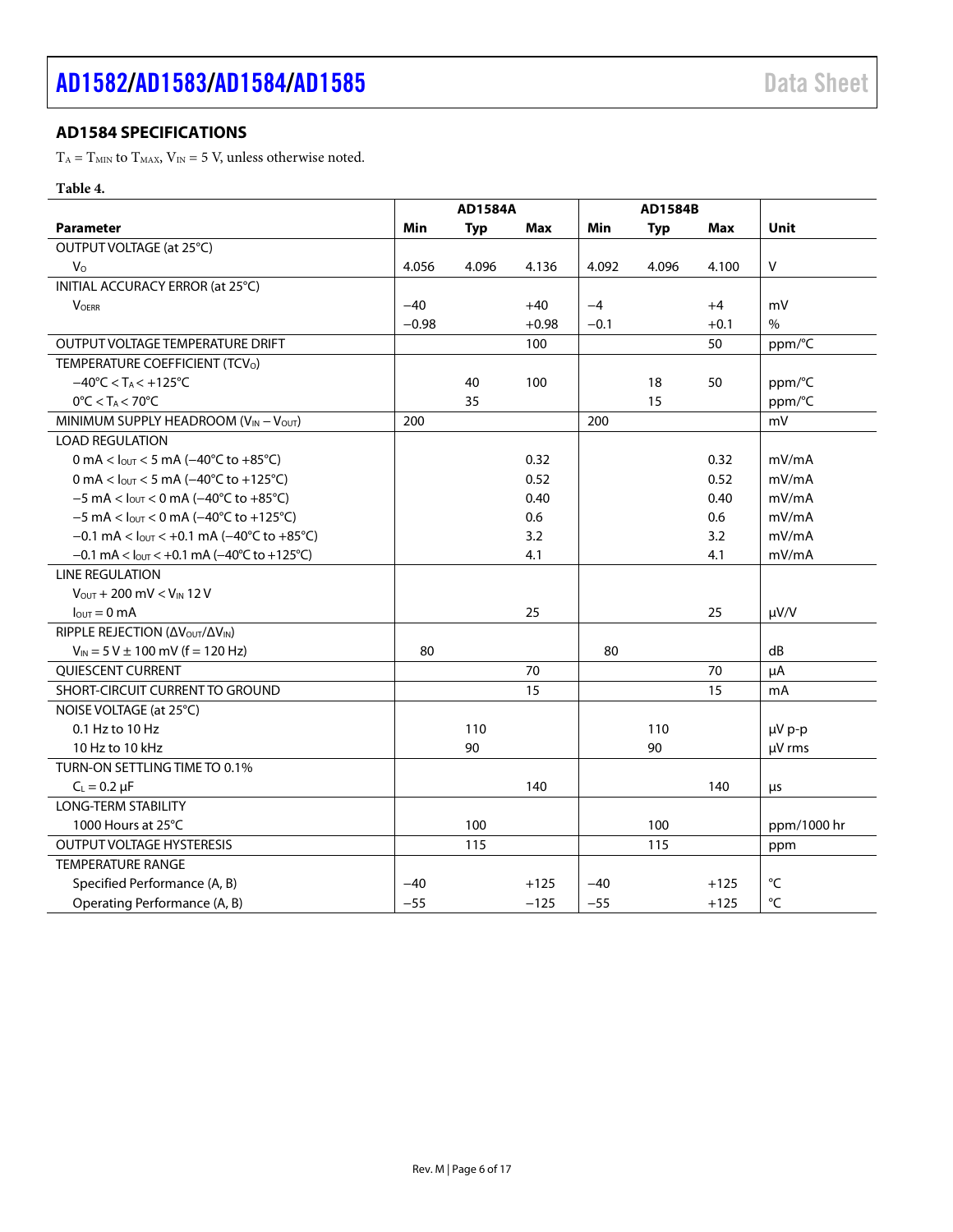# <span id="page-6-0"></span>**AD1585 SPECIFICATIONS**

 $T_{\rm A}=T_{\rm MIN}$  to  $T_{\rm MAX}$  ,  $V_{\rm IN}=6$  V, unless otherwise noted.

### **Table 5.**

|                                                                                | <b>AD1585A</b> |            |        |         | <b>AD1585B</b> |         |             |
|--------------------------------------------------------------------------------|----------------|------------|--------|---------|----------------|---------|-------------|
| <b>Parameter</b>                                                               | Min            | <b>Typ</b> | Max    | Min     | <b>Typ</b>     | Max     | <b>Unit</b> |
| OUTPUT VOLTAGE (at 25°C)                                                       |                |            |        |         |                |         |             |
| $V_{\rm O}$                                                                    | 4.950          | 5.000      | 5.050  | 4.995   | 5.000          | 5.005   | $\vee$      |
| INITIAL ACCURACY ERROR (at 25°C)                                               |                |            |        |         |                |         |             |
| <b>VOERR</b>                                                                   | $-50$          |            | $+50$  | $-5$    |                | $+5$    | mV          |
|                                                                                | $-1.0$         |            | $+1.0$ | $-0.10$ |                | $+0.10$ | $\%$        |
| OUTPUT VOLTAGE TEMPERATURE DRIFT                                               |                |            | 100    |         |                | 50      | ppm/°C      |
| TEMPERATURE COEFFICIENT (TCV <sub>O</sub> )                                    |                |            |        |         |                |         |             |
| $-40^{\circ}$ C < T <sub>A</sub> < 125 $^{\circ}$ C                            |                | 40         | 100    |         | 18             | 50      | ppm/°C      |
| $0^{\circ}$ C < T <sub>A</sub> < 70 $^{\circ}$ C                               |                | 35         |        |         | 15             |         | ppm/°C      |
| MINIMUM SUPPLY HEADROOM (VIN - VOUT)                                           | 200            |            |        | 200     |                |         | mV          |
| <b>LOAD REGULATION</b>                                                         |                |            |        |         |                |         |             |
| 0 mA < $I_{\text{OUT}}$ < 5 mA (-40°C to +85°C)                                |                |            | 0.40   |         |                | 0.40    | mV/mA       |
| 0 mA < $I_{OUT}$ < 5 mA (-40°C to +125°C)                                      |                |            | 0.6    |         |                | 0.6     | mV/mA       |
| $-5$ mA < $I_{\text{OUT}}$ < 0 mA ( $-40^{\circ}$ C to $+85^{\circ}$ C)        |                |            | 0.40   |         |                | 0.40    | mV/mA       |
| $-5$ mA < $I_{QUT}$ < 0 mA ( $-40^{\circ}$ C to +125 $^{\circ}$ C)             |                |            | 0.6    |         |                | 0.6     | mV/mA       |
| $-0.1$ mA < $I_{\text{OUT}}$ < +0.1 mA ( $-40^{\circ}$ C to +85 $^{\circ}$ C)  |                |            | 4      |         |                | 4       | mV/mA       |
| $-0.1$ mA < $I_{\text{OUT}}$ < +0.1 mA ( $-40^{\circ}$ C to +125 $^{\circ}$ C) |                |            | 4.8    |         |                | 4.8     | mV/mA       |
| <b>LINE REGULATION</b>                                                         |                |            |        |         |                |         |             |
| $V_{\text{OUT}} + 200 \text{ mV} < V_{\text{IN}} < 12 \text{ V}$               |                |            |        |         |                |         |             |
| $I_{\text{OUT}} = 0 \text{ mA}$                                                |                |            | 25     |         |                | 25      | $\mu V/V$   |
| RIPPLE REJECTION (ΔVOUT/ΔVIN)                                                  |                |            |        |         |                |         |             |
| $V_{IN}$ = 6 V $\pm$ 100 mV (f = 120 Hz)                                       | 80             |            |        | 80      |                |         | dB          |
| QUIESCENT CURRENT                                                              |                |            | 70     |         |                | 70      | μA          |
| SHORT-CIRCUIT CURRENT TO GROUND                                                |                |            | 15     |         |                | 15      | mA          |
| NOISE VOLTAGE (at 25°C)                                                        |                |            |        |         |                |         |             |
| $0.1$ Hz to $10$ Hz                                                            |                | 140        |        |         | 140            |         | µV p-p      |
| 10 Hz to 10 kHz                                                                |                | 100        |        |         | 100            |         | µV rms      |
| TURN-ON SETTLING TIME TO 0.1%                                                  |                |            |        |         |                |         |             |
| $C_{L} = 0.2 \mu F$                                                            |                |            | 175    |         |                | 175     | μs          |
| <b>LONG-TERM STABILITY</b>                                                     |                |            |        |         |                |         |             |
| 1000 Hours at 25°C                                                             |                | 100        |        |         | 100            |         | ppm/1000 hr |
| <b>OUTPUT VOLTAGE HYSTERESIS</b>                                               |                | 115        |        |         | 115            |         | ppm         |
| <b>TEMPERATURE RANGE</b>                                                       |                |            |        |         |                |         |             |
| Specified Performance (A, B)                                                   | $-40$          |            | $+125$ | $-40$   |                | $+125$  | °C          |
| Operating Performance (A, B)                                                   | $-55$          |            | $+125$ | $-55$   |                | $+125$  | °C          |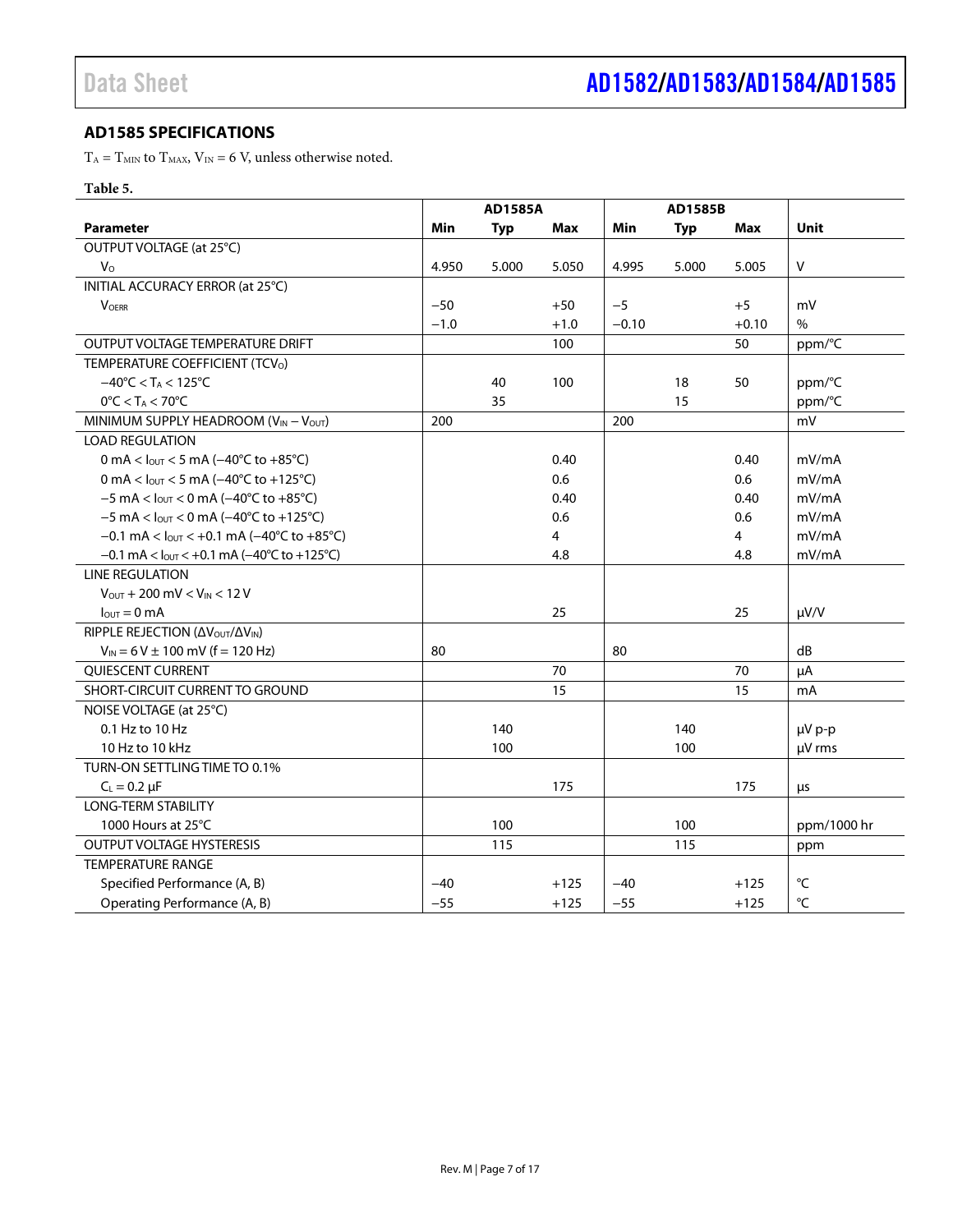# <span id="page-7-0"></span>ABSOLUTE MAXIMUM RATINGS

#### **Table 6.**

| <b>Parameter</b>                        | Rating                              |
|-----------------------------------------|-------------------------------------|
| V <sub>IN</sub> to Ground               | 12V                                 |
| Internal Power Dissipation <sup>1</sup> |                                     |
| SOT-23-3 (RT-3)                         | 400 mW                              |
| Storage Temperature Range               | $-65^{\circ}$ C to 150 $^{\circ}$ C |
| Specified Temperature Range             |                                     |
| AD1582RT/AD1583RT/                      | $-40^{\circ}$ C to $+125^{\circ}$ C |
| AD1584RT/AD1585RT                       |                                     |
| Lead Temperature, Soldering             |                                     |
| Vapor Phase (60 sec)                    | $215^{\circ}$ C                     |
| Infrared (15 sec)                       | 220°C                               |

<sup>1</sup> This specification is for a device in free air at 25°C; for a SOT-23 package,  $\theta_{JA} =$ 300°C/W.

Stresses at or above those listed under Absolute Maximum Ratings may cause permanent damage to the product. This is a stress rating only; functional operation of the product at these or any other conditions above those indicated in the operational section of this specification is not implied. Operation beyond the maximum operating conditions for extended periods may affect product reliability.

# <span id="page-7-1"></span>**ESD CAUTION**



ESD (electrostatic discharge) sensitive device. Charged devices and circuit boards can discharge without detection. Although this product features patented or proprietary protection circuitry, damage may occur on devices subjected to high energy ESD. Therefore, proper ESD precautions should be taken to avoid performance degradation or loss of functionality.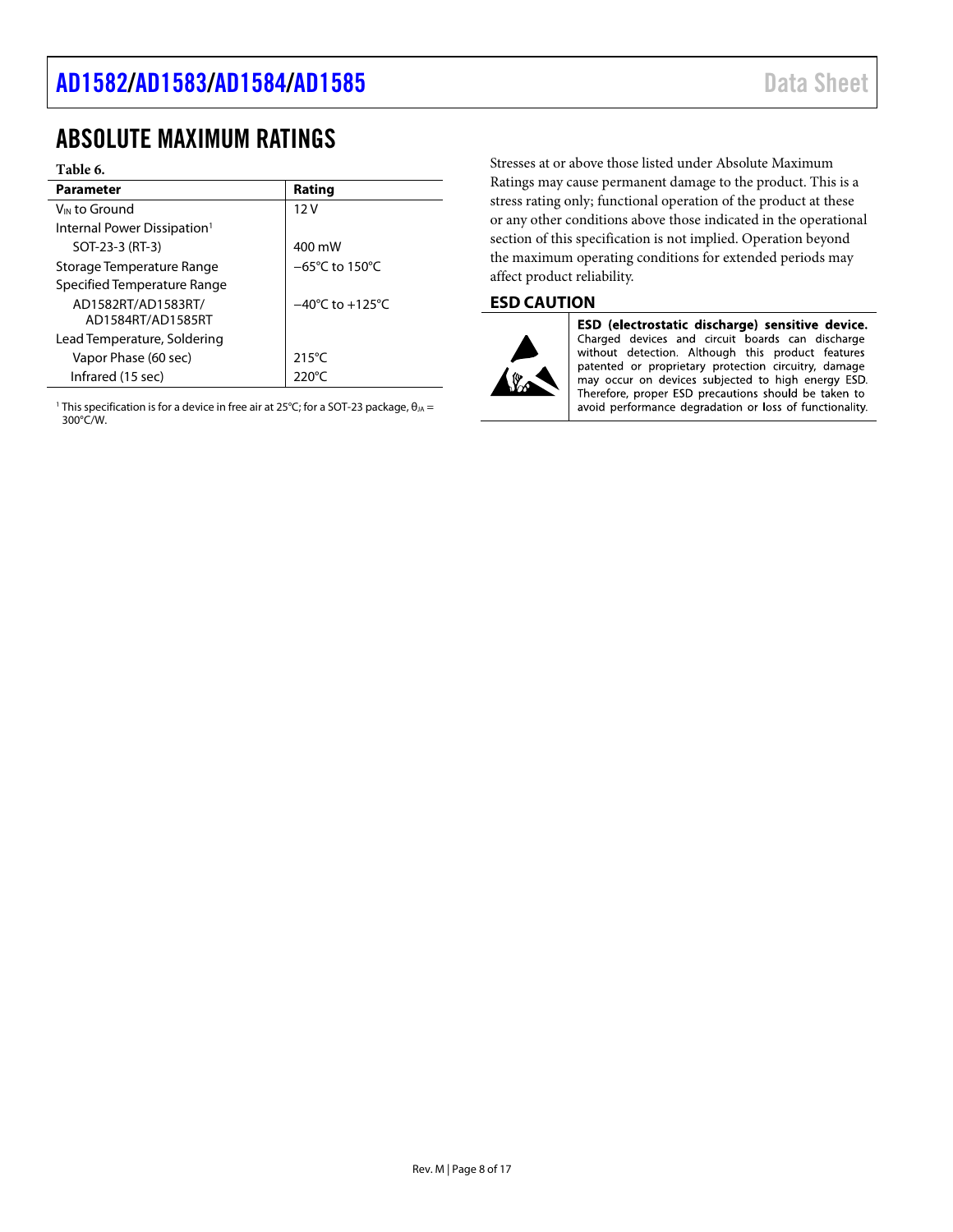# <span id="page-8-0"></span>**TERMINOLOGY**

#### **Temperature Coefficient (TCV<sub>O</sub>)**

The change of output voltage over the operating temperature change and normalized by the output voltage at 25°C, expressed in ppm/°C. The equation follows

$$
TCV_{O}\left[ppm/{}^{o}C\right]=\frac{V_{O}\left(T_{2}\right)-V_{O}\left(T_{1}\right)}{V_{O}\left(25^{o}C\right)\times\left(T_{2}-T_{1}\right)}\times10^{6}
$$

where:

 $V_0(25^{\circ}C) = V_0$  at 25 $^{\circ}C$ .  $V_0(T_1) = V_0$  at Temperature 1.  $V_0(T_2) = V_0$  at Temperature 2.

#### **Line Regulation (ΔV<sub>O</sub>/ΔV<sub>IN</sub>) Definition**

The change in output voltage due to a specified change in input voltage. It includes the effects of self-heating. Line regulation is expressed in either percent per volt, parts per million per volt, or microvolts per volt change in input voltage.

#### **Load Regulation (ΔV<sub>O</sub>/ΔI<sub>LOAD</sub>)**

The change in output voltage due to a specified change in load current. It includes the effects of self-heating. Load regulation is expressed in either microvolts per milliampere, parts per million per milliampere, or ohms of dc output resistance.

#### **Long-Term Stability (ΔV<sub>O</sub>)**

Typical shift of output voltage at 25°C on a sample of parts subjected to an operation life test of 1000 hours at 125°C.

$$
\Delta V_{\text{o}} = V_{\text{o}}(t_{o}) - V_{\text{o}}(t_{1})
$$

$$
\Delta V_{\text{o}}[\text{ppm}] = \frac{V_{\text{o}}(t_{o}) - V_{\text{o}}(t_{1})}{V_{\text{o}}(t_{o})} \times 10^{6}
$$

where:

 $V<sub>O</sub>(t<sub>0</sub>) = V<sub>O</sub>$  at 25<sup>o</sup>C at Time 0.

 $V<sub>O</sub>(t<sub>1</sub>) = V<sub>O</sub>$  at 25°C after 1000 hours of operation at 125°C.

#### Thermal Hysteresis (V<sub>O\_HYS</sub>)

The change of output voltage after the device is cycled through temperatures from +25°C to −40°C to +85°C and back to +25°C. This is a typical value from a sample of parts put through such a cycle

$$
V_{O_{HYS}} = V_0 (25^{\circ}C) - V_{O_{T}C}
$$
  

$$
V_{O_{HYS}}[ppm] = \frac{V_0 (25^{\circ}C) - V_{O_{T}C}}{V_0 (25^{\circ}C)} \times 10^6
$$

where:

 $V_0(25^{\circ}C) = V_0$  at 25°C.

*VO\_TC* = VO at 25°C after temperature cycle at +25°C to −40°C to +85°C and back to +25°C.

#### **Operating Temperature**

The temperature extremes at which the device can still function. Parts can deviate from their specified performance outside the specified temperature range.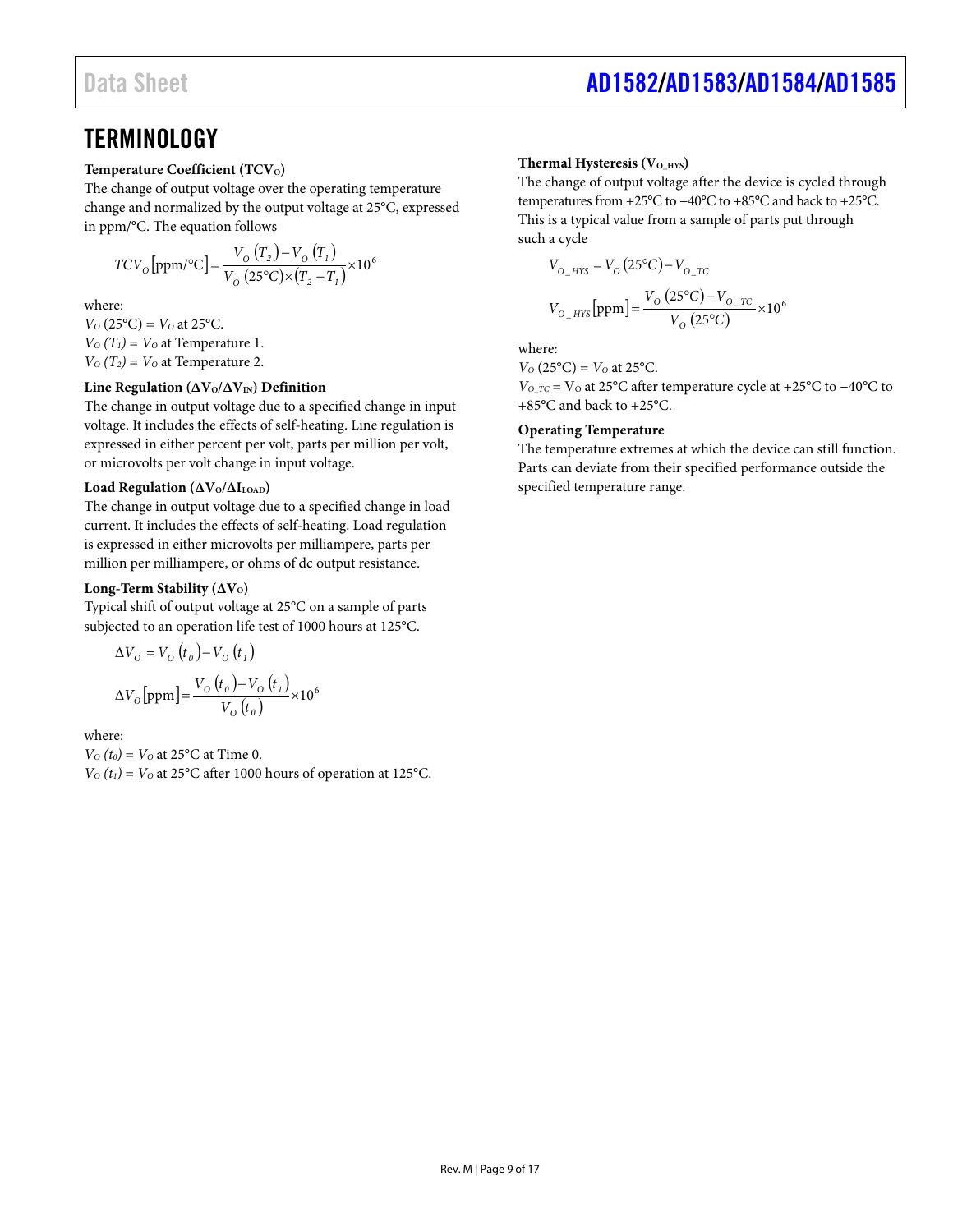# <span id="page-9-0"></span>TYPICAL PERFORMANCE CHARACTERISTICS



Figure 3. Typical Output Voltage Temperature Drift Distribution



Figure 4. Typical Output Voltage Error Distribution

<span id="page-9-1"></span>

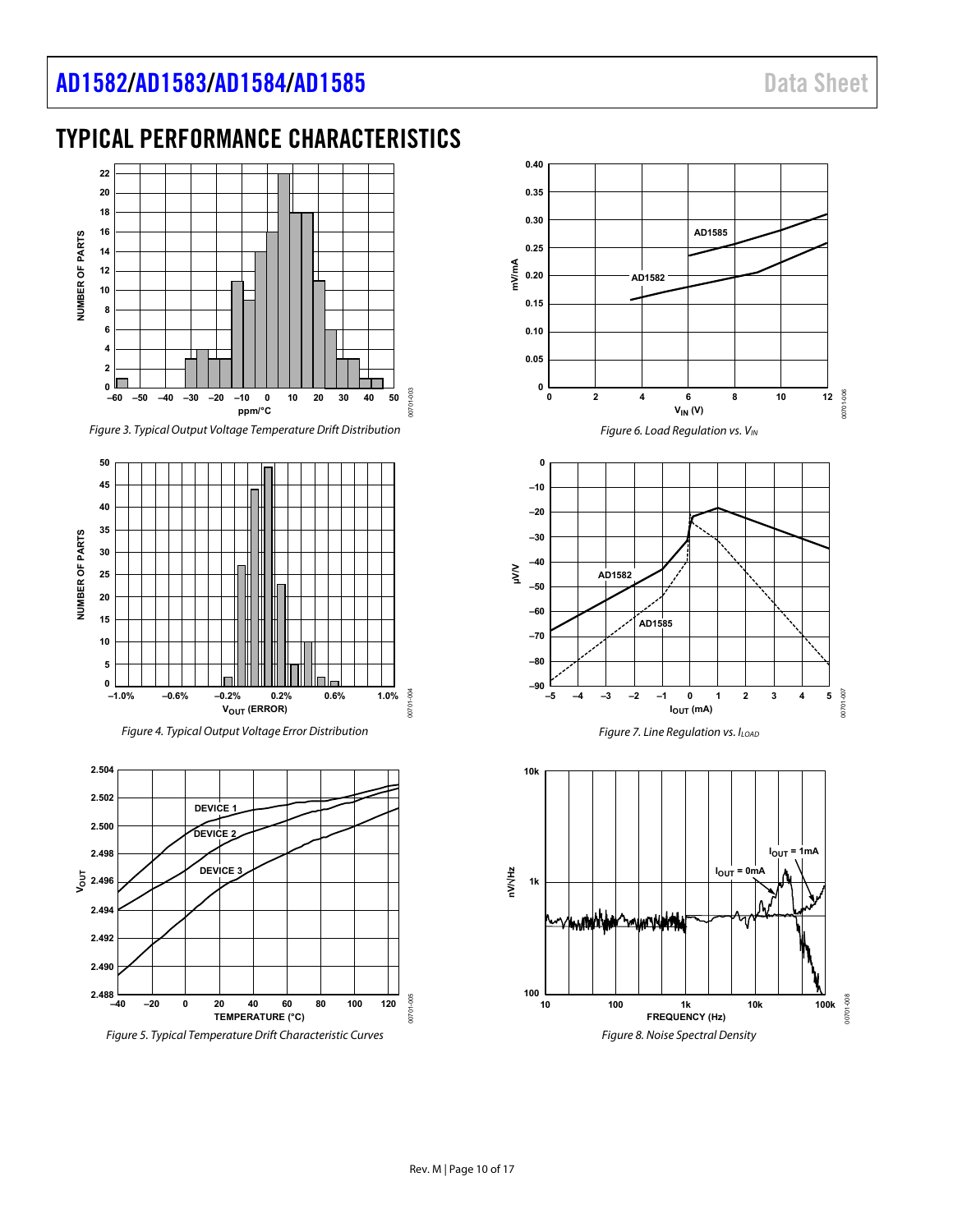# <span id="page-10-0"></span>THEORY OF OPERATION

The [AD1582](http://www.analog.com/AD1582?doc=AD1582_1583_1584_1585.pdf)[/AD1583/](http://www.analog.com/AD1583?doc=AD1582_1583_1584_1585.pdf)[AD1584/](http://www.analog.com/AD1584?doc=AD1582_1583_1584_1585.pdf)[AD1585](http://www.analog.com/AD1585?doc=AD1582_1583_1584_1585.pdf) use the band gap concept to produce stable, low temperature coefficient voltage references suitable for high accuracy data acquisition components and systems. These parts of precision references use the underlying temperature characteristics of a silicon transistor's base emitter voltage in the forward-biased operating region. Under this condition, all such transistors have a −2 mV/°C temperature coefficient (TC) and a  $V_{BE}$  that, when extrapolated to absolute zero, 0 K (with collector current proportional to absolute temperature), approximates the silicon band gap voltage. By summing a voltage that has an equal and opposite temperature coefficient of 2 mV/°C with the VBE of a forward-biased transistor, an almost 0 TC reference can be developed. In the [AD1582/](http://www.analog.com/AD1582?doc=AD1582_1583_1584_1585.pdf)[AD1583/](http://www.analog.com/AD1583?doc=AD1582_1583_1584_1585.pdf)[AD1584/](http://www.analog.com/AD1584?doc=AD1582_1583_1584_1585.pdf)[AD1585](http://www.analog.com/AD1585?doc=AD1582_1583_1584_1585.pdf) simplified circuit diagram shown i[n Figure 9,](#page-10-1) such a compensating voltage, V1, is derived by driving two transistors at different current densities and amplifying the resultant VBE difference ( $\Delta$ VBE, which has a positive TC). The sum of  $V_{BE}$  and V1 ( $V_{BG}$ ) is then buffered and amplified to produce stable reference voltage outputs of 2.5 V, 3 V, 4.096 V, and 5 V.

# Data Sheet **[AD1582](https://www.analog.com/AD1582?doc=AD1582_1583_1584_1585.pdf)[/AD1583](https://www.analog.com/AD1583?doc=AD1582_1583_1584_1585.pdf)[/AD1584](https://www.analog.com/AD1584?doc=AD1582_1583_1584_1585.pdf)[/AD1585](https://www.analog.com/AD1585?doc=AD1582_1583_1584_1585.pdf)**

<span id="page-10-1"></span>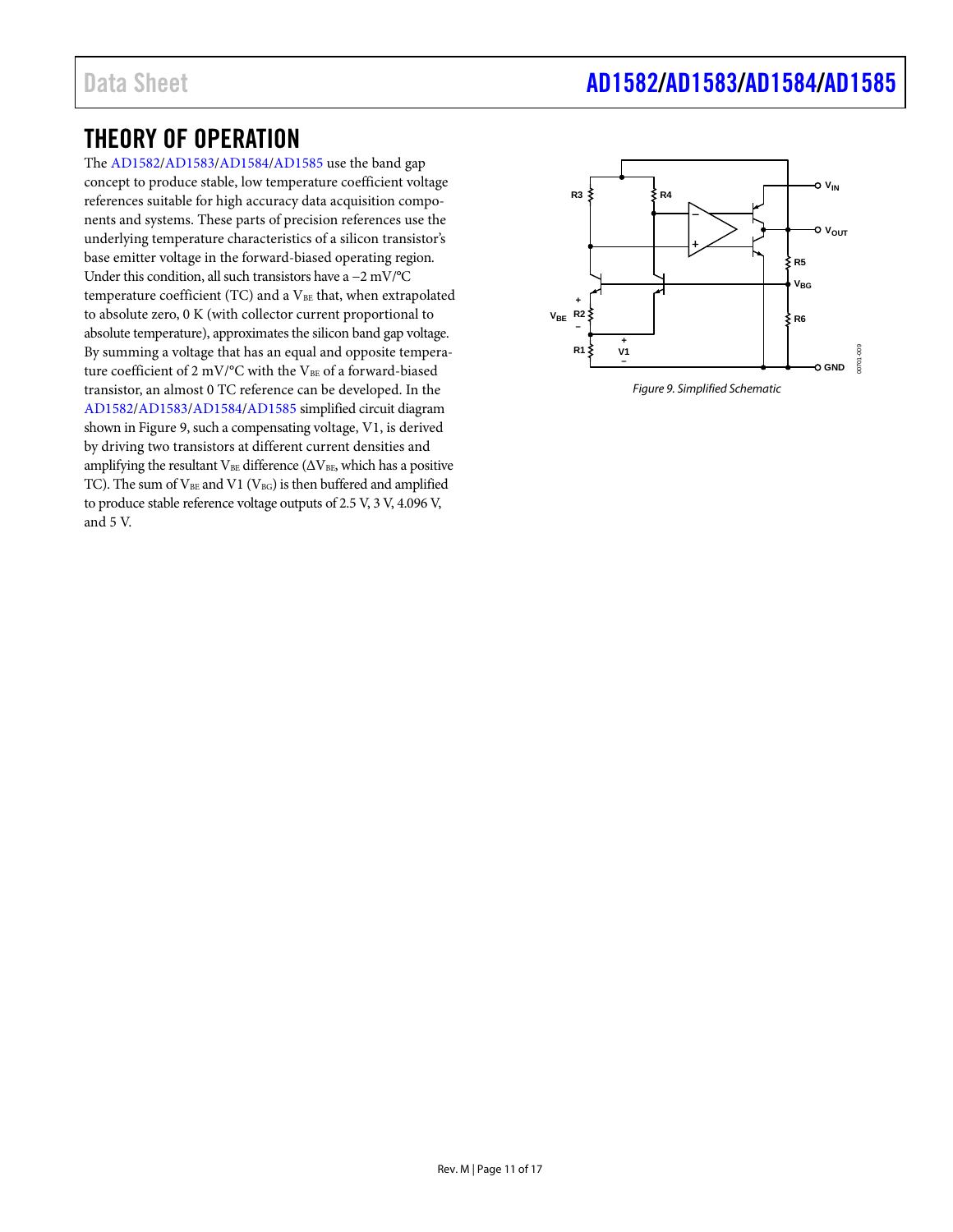# <span id="page-11-0"></span>APPLICATIONS INFORMATION

The [AD1582/](http://www.analog.com/AD1582?doc=AD1582_1583_1584_1585.pdf)[AD1583/](http://www.analog.com/AD1583?doc=AD1582_1583_1584_1585.pdf)[AD1584/](http://www.analog.com/AD1584?doc=AD1582_1583_1584_1585.pdf)[AD1585 a](http://www.analog.com/AD1585?doc=AD1582_1583_1584_1585.pdf)re series references that can be used for many applications. To achieve optimum performance with these references, only two external components are required[. Figure 10 s](#page-11-3)hows th[e AD1582/](http://www.analog.com/AD1582?doc=AD1582_1583_1584_1585.pdf)[AD1583/](http://www.analog.com/AD1583?doc=AD1582_1583_1584_1585.pdf) [AD1584/](http://www.analog.com/AD1584?doc=AD1582_1583_1584_1585.pdf)[AD1585 c](http://www.analog.com/AD1585?doc=AD1582_1583_1584_1585.pdf)onfigured for operation under all loading conditions. With a simple 4.7 μF capacitor attached to the input and a 1 μF capacitor applied to the output, the devices can achieve specified performance for all input voltage and output current requirements. For best transient response, add a 0.1 μF capacitor in parallel with the 4.7 μF capacitor. While a 1 μF output capacitor can provide stable performance for all loading conditions, th[e AD1582](http://www.analog.com/AD1582?doc=AD1582_1583_1584_1585.pdf)[/AD1583](http://www.analog.com/AD1583?doc=AD1582_1583_1584_1585.pdf)[/AD1584/](http://www.analog.com/AD1584?doc=AD1582_1583_1584_1585.pdf)[AD1585 c](http://www.analog.com/AD1585?doc=AD1582_1583_1584_1585.pdf)an operate under low ( $-100 \mu A <$  I<sub>OUT</sub> <  $+100 \mu A$ ) current conditions with just a 0.2 μF output capacitor. The 4.7 μF capacitor on the input can be reduced to  $1 \mu$ F in this condition.

Unlike conventional shunt reference designs, the [AD1582/](http://www.analog.com/AD1582?doc=AD1582_1583_1584_1585.pdf) [AD1583/](http://www.analog.com/AD1583?doc=AD1582_1583_1584_1585.pdf)[AD1584/](http://www.analog.com/AD1584?doc=AD1582_1583_1584_1585.pdf)[AD1585 p](http://www.analog.com/AD1585?doc=AD1582_1583_1584_1585.pdf)rovide stable output voltages at constant operating current levels. When properly decoupled, as shown i[n Figure 10,](#page-11-3) these devices can be applied to any circuit and provide superior low power solutions.



# Figure 10. Typical Connection Diagram

#### <span id="page-11-3"></span><span id="page-11-1"></span>**TEMPERATURE PERFORMANCE**

The [AD1582/](http://www.analog.com/AD1582?doc=AD1582_1583_1584_1585.pdf)[AD1583/](http://www.analog.com/AD1583?doc=AD1582_1583_1584_1585.pdf)[AD1584/](http://www.analog.com/AD1584?doc=AD1582_1583_1584_1585.pdf)[AD1585 a](http://www.analog.com/AD1585?doc=AD1582_1583_1584_1585.pdf)re designed for applications where temperature performance is important. Extensive temperature testing and characterization ensure that device performance is maintained over the specified temperature range.

The error band guaranteed with th[e AD1582/](http://www.analog.com/AD1582?doc=AD1582_1583_1584_1585.pdf)[AD1583](http://www.analog.com/AD1583?doc=AD1582_1583_1584_1585.pdf)[/AD1584/](http://www.analog.com/AD1584?doc=AD1582_1583_1584_1585.pdf) [AD1585 i](http://www.analog.com/AD1585?doc=AD1582_1583_1584_1585.pdf)s the maximum deviation from the initial value at 25°C. Therefore, for a given grade of th[e AD1582](http://www.analog.com/AD1582?doc=AD1582_1583_1584_1585.pdf)[/AD1583](http://www.analog.com/AD1583?doc=AD1582_1583_1584_1585.pdf)[/AD1584/](http://www.analog.com/AD1584?doc=AD1582_1583_1584_1585.pdf) [AD1585,](http://www.analog.com/AD1585?doc=AD1582_1583_1584_1585.pdf) the designer can easily determine the maximum total error by summing initial accuracy and temperature variation. For example, for the [AD1582BRT,](http://www.analog.com/AD1582?doc=AD1582_1583_1584_1585.pdf) the initial tolerance is  $\pm 2$  mV, and the temperature error band is ±8 mV; therefore, the reference is guaranteed to be 2.5 V ± 10 mV from  $-40^{\circ}$ C to +125°C.

[Figure 11 s](#page-11-4)hows the typical output voltage drift for th[e AD1582/](http://www.analog.com/AD1582?doc=AD1582_1583_1584_1585.pdf) [AD1583/](http://www.analog.com/AD1583?doc=AD1582_1583_1584_1585.pdf)[AD1584/](http://www.analog.com/AD1584?doc=AD1582_1583_1584_1585.pdf)[AD1585 a](http://www.analog.com/AD1585?doc=AD1582_1583_1584_1585.pdf)nd illustrates the methodology. The box i[n Figure 11 i](#page-11-4)s bounded on the x-axis by operating temperature extremes. It is bounded on the y-axis by the maximum and minimum output voltages observed over the operating temperature range. The slope of the diagonal drawn from the initial output value at 25°C to the output values at +125°C and −40°C determines the performance grade of the device.

Duplication of these results requires a test system that is highly accurate with stable temperature control. Evaluation of the [AD1582/](http://www.analog.com/AD1582?doc=AD1582_1583_1584_1585.pdf)[AD1583/](http://www.analog.com/AD1583?doc=AD1582_1583_1584_1585.pdf)[AD1584/](http://www.analog.com/AD1584?doc=AD1582_1583_1584_1585.pdf)[AD1585 p](http://www.analog.com/AD1585?doc=AD1582_1583_1584_1585.pdf)roduces curves similar to those i[n Figure 5 a](#page-9-1)n[d Figure 11,](#page-11-4) but output readings can vary depending on the test methods and test equipment used.



Figure 11. Output Voltage vs. Temperature

### <span id="page-11-4"></span><span id="page-11-2"></span>**VOLTAGE OUTPUT NONLINEARITY VS. TEMPERATURE**

When using a voltage reference with data converters, it is important to understand the impact that temperature drift can have on converter performance. The nonlinearity of the reference output drift represents additional error that cannot be easily calibrated out of the overall system. To better understand the impact such a drift can have on a data converter, refer t[o Figure 12,](#page-11-5)  where the measured drift characteristic is normalized to the endpoint average drift. The residual drift error for th[e AD1582/](http://www.analog.com/AD1582?doc=AD1582_1583_1584_1585.pdf) [AD1583/](http://www.analog.com/AD1583?doc=AD1582_1583_1584_1585.pdf)[AD1584/](http://www.analog.com/AD1584?doc=AD1582_1583_1584_1585.pdf)[AD1585 o](http://www.analog.com/AD1585?doc=AD1582_1583_1584_1585.pdf)f approximately 200 ppm demonstrates that these parts are compatible with systems that require 12-bit accurate temperature performance.

<span id="page-11-5"></span>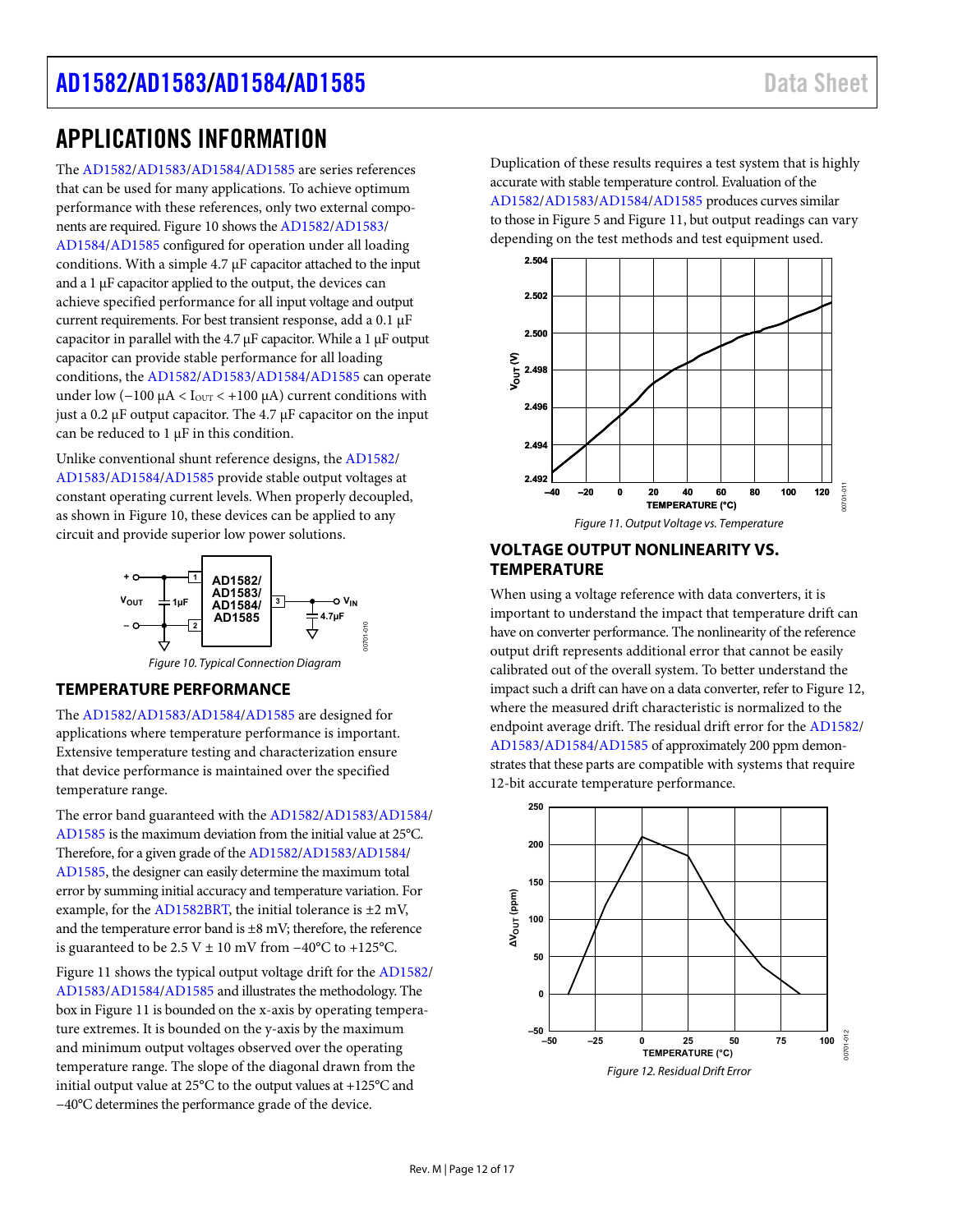# Data Sheet **[AD1582/](https://www.analog.com/AD1582?doc=AD1582_1583_1584_1585.pdf)[AD1583](https://www.analog.com/AD1583?doc=AD1582_1583_1584_1585.pdf)[/AD1584](https://www.analog.com/AD1584?doc=AD1582_1583_1584_1585.pdf)[/AD1585](https://www.analog.com/AD1585?doc=AD1582_1583_1584_1585.pdf)**

### <span id="page-12-0"></span>**OUTPUT VOLTAGE HYSTERESIS**

High performance industrial equipment manufacturers can require th[e AD1582/](http://www.analog.com/AD1582?doc=AD1582_1583_1584_1585.pdf)[AD1583/](http://www.analog.com/AD1583?doc=AD1582_1583_1584_1585.pdf)[AD1584/](http://www.analog.com/AD1584?doc=AD1582_1583_1584_1585.pdf)[AD1585](http://www.analog.com/AD1585?doc=AD1582_1583_1584_1585.pdf) to maintain a consistent output voltage error at 25°C after the references are operated over the full temperature range. All references exhibit a characteristic known as output voltage hysteresis; however, the [AD1582/](http://www.analog.com/AD1582?doc=AD1582_1583_1584_1585.pdf)[AD1583/](http://www.analog.com/AD1583?doc=AD1582_1583_1584_1585.pdf)[AD1584/](http://www.analog.com/AD1584?doc=AD1582_1583_1584_1585.pdf)[AD1585](http://www.analog.com/AD1585?doc=AD1582_1583_1584_1585.pdf) are designed to minimize this characteristic. This phenomenon can be quantified by measuring the change in the +25°C output voltage after temperature excursions from +125°C to +25°C and from −40°C to +25°C[. Figure 13](#page-12-5) displays the distribution of the [AD1582/](http://www.analog.com/AD1582?doc=AD1582_1583_1584_1585.pdf)[AD1583/](http://www.analog.com/AD1583?doc=AD1582_1583_1584_1585.pdf)[AD1584/](http://www.analog.com/AD1584?doc=AD1582_1583_1584_1585.pdf)[AD1585](http://www.analog.com/AD1585?doc=AD1582_1583_1584_1585.pdf) output voltage hysteresis.



### <span id="page-12-5"></span><span id="page-12-1"></span>**SOLDER HEAT EFFECT**

The mechanical stress and heat effect of soldering a device to a printed circuit board (PCB) can cause the output voltage of a reference to shift in value. The materials that make up a semiconductor device and its package have different rates of expansion and contraction. If the stress on the die has changed position, it can cause a shift on the output voltage after being exposed to extreme soldering temperatures. This shift is similar to, but more severe than, thermal hysteresis. Typical result of soldering temperature effects on th[e AD1582/](http://www.analog.com/AD1582?doc=AD1582_1583_1584_1585.pdf)[AD1583/](http://www.analog.com/AD1583?doc=AD1582_1583_1584_1585.pdf) [AD1584/](http://www.analog.com/AD1584?doc=AD1582_1583_1584_1585.pdf)[AD1585](http://www.analog.com/AD1585?doc=AD1582_1583_1584_1585.pdf) output values shift is shown in [Figure](#page-12-6) 14. [Figure](#page-12-6) 14 shows the output shift due to soldering and does not include mechanical stress.

<span id="page-12-6"></span>

### <span id="page-12-2"></span>**SUPPLY CURRENT VS. TEMPERATURE**

The quiescent current for th[e AD1582](http://www.analog.com/AD1582?doc=AD1582_1583_1584_1585.pdf)[/AD1583/](http://www.analog.com/AD1583?doc=AD1582_1583_1584_1585.pdf)[AD1584/](http://www.analog.com/AD1584?doc=AD1582_1583_1584_1585.pdf) [AD1585](http://www.analog.com/AD1585?doc=AD1582_1583_1584_1585.pdf) varies slightly over temperature and input supply range[. Figure](#page-12-7) 15 illustrates the typical performance for the [AD1582/](http://www.analog.com/AD1582?doc=AD1582_1583_1584_1585.pdf)[AD1583/](http://www.analog.com/AD1583?doc=AD1582_1583_1584_1585.pdf)[AD1584/](http://www.analog.com/AD1584?doc=AD1582_1583_1584_1585.pdf)[AD1585](http://www.analog.com/AD1585?doc=AD1582_1583_1584_1585.pdf) reference when varying both temperature and supply voltage. As is evident from [Figure](#page-12-7) 15, the [AD1582](http://www.analog.com/AD1582?doc=AD1582_1583_1584_1585.pdf)[/AD1583/](http://www.analog.com/AD1583?doc=AD1582_1583_1584_1585.pdf)[AD1584/](http://www.analog.com/AD1584?doc=AD1582_1583_1584_1585.pdf)[AD1585](http://www.analog.com/AD1585?doc=AD1582_1583_1584_1585.pdf) supply current increases only  $1.0 \mu A/V$ , making this device extremely attractive for use in applications where there can be wide variations in supply voltage and a need to minimize power dissipation.



### <span id="page-12-7"></span><span id="page-12-3"></span>**SUPPLY VOLTAGE**

One of the ideal features of th[e AD1582/](http://www.analog.com/AD1582?doc=AD1582_1583_1584_1585.pdf)[AD1583/](http://www.analog.com/AD1583?doc=AD1582_1583_1584_1585.pdf)[AD1584/](http://www.analog.com/AD1584?doc=AD1582_1583_1584_1585.pdf)[AD1585](http://www.analog.com/AD1585?doc=AD1582_1583_1584_1585.pdf) is low supply voltage headroom. The parts can operate at supply voltages as low as 200 mV above  $V<sub>OUT</sub>$  and up to 12 V. However, if negative voltage is inadvertently applied to  $V_{IN}$  with respect to ground, or any negative transient >5 V is coupled to  $V_{IN}$ , the device can be damaged.

### <span id="page-12-4"></span>**AC PERFORMANCE**

To apply th[e AD1582](http://www.analog.com/AD1582?doc=AD1582_1583_1584_1585.pdf)[/AD1583](http://www.analog.com/AD1583?doc=AD1582_1583_1584_1585.pdf)[/AD1584/](http://www.analog.com/AD1584?doc=AD1582_1583_1584_1585.pdf)[AD1585,](http://www.analog.com/AD1585?doc=AD1582_1583_1584_1585.pdf) it is important to understand the effects of dynamic output impedance and power supply rejection. I[n Figure 16,](#page-12-8) a voltage divider is formed by th[e AD1582/](http://www.analog.com/AD1582?doc=AD1582_1583_1584_1585.pdf)[AD1583/](http://www.analog.com/AD1583?doc=AD1582_1583_1584_1585.pdf)[AD1584/](http://www.analog.com/AD1584?doc=AD1582_1583_1584_1585.pdf) [AD1585](http://www.analog.com/AD1585?doc=AD1582_1583_1584_1585.pdf) output impedance and by the external source impedance[. Figure](#page-13-2) 17 shows the effect of varying the load capacitor on the reference output. Power supply rejection ratio (PSRR) should be determined when characterizing the ac performance of a series voltage reference. [Figure 18](#page-13-3) shows a test circuit used to measure PSRR, an[d Figure 19](#page-13-4) demonstrates the ability of the [AD1582/](http://www.analog.com/AD1582?doc=AD1582_1583_1584_1585.pdf)[AD1583/](http://www.analog.com/AD1583?doc=AD1582_1583_1584_1585.pdf) [AD1584/](http://www.analog.com/AD1584?doc=AD1582_1583_1584_1585.pdf)[AD1585](http://www.analog.com/AD1585?doc=AD1582_1583_1584_1585.pdf) to attenuate line voltage ripple.



<span id="page-12-8"></span>*Figure 16. Output Impedance Test Circuit*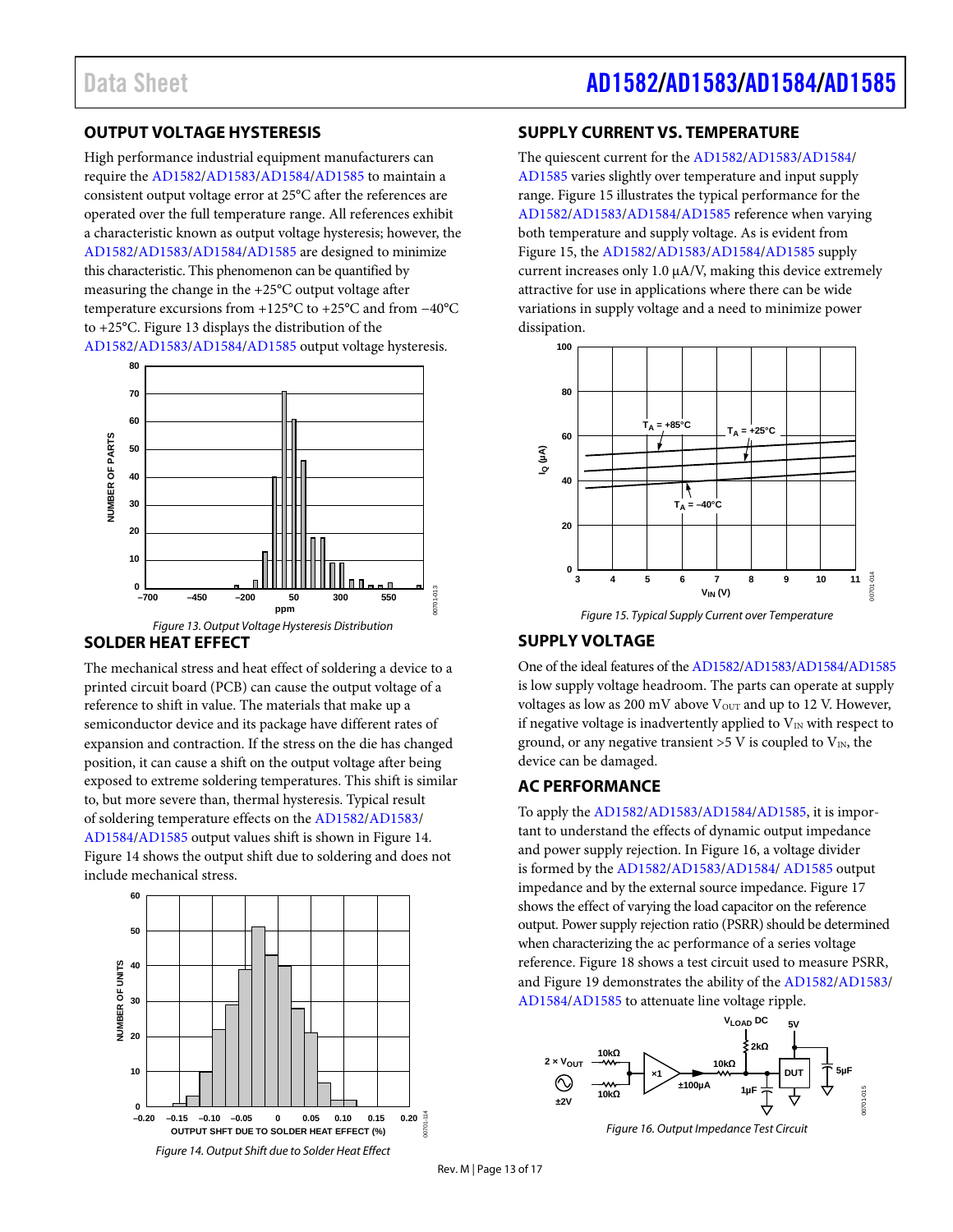<span id="page-13-2"></span>

### <span id="page-13-4"></span><span id="page-13-3"></span><span id="page-13-0"></span>**NOISE PERFORMANCE AND REDUCTION**

The noise generated by th[e AD1582](http://www.analog.com/AD1582?doc=AD1582_1583_1584_1585.pdf)[/AD1583/](http://www.analog.com/AD1583?doc=AD1582_1583_1584_1585.pdf)[AD1584/](http://www.analog.com/AD1584?doc=AD1582_1583_1584_1585.pdf)[AD1585 i](http://www.analog.com/AD1585?doc=AD1582_1583_1584_1585.pdf)s typically less than 70  $\mu$ V p-p over the 0.1 Hz to 10 Hz frequency band. [Figure 20 s](#page-13-5)hows the 0.1 Hz to 10 Hz noise of a typical [AD1582/](http://www.analog.com/AD1582?doc=AD1582_1583_1584_1585.pdf)[AD1583/](http://www.analog.com/AD1583?doc=AD1582_1583_1584_1585.pdf)[AD1584/](http://www.analog.com/AD1584?doc=AD1582_1583_1584_1585.pdf)[AD1585.](http://www.analog.com/AD1585?doc=AD1582_1583_1584_1585.pdf) The noise measurement is made with a high gain band-pass filter. Noise in a 10 Hz to 10 kHz region is approximately 50 μV rms[. Figure 21](#page-13-6) shows the broadband noise of a typica[l AD1582](http://www.analog.com/AD1582?doc=AD1582_1583_1584_1585.pdf)[/AD1583/](http://www.analog.com/AD1583?doc=AD1582_1583_1584_1585.pdf)[AD1584](http://www.analog.com/AD1584?doc=AD1582_1583_1584_1585.pdf)/ [AD1585.](http://www.analog.com/AD1585?doc=AD1582_1583_1584_1585.pdf) If further noise reduction is desired, add a 1-pole, low-pass filter between the output pin and ground. A time constant of 0.2 ms has a −3 dB point at roughly 800 Hz and reduces the high frequency noise to about 16 V rms. It should be noted, however, that while additional filtering on the output can improve the noise performance of th[e AD1582](http://www.analog.com/AD1582?doc=AD1582_1583_1584_1585.pdf)[/AD1583/](http://www.analog.com/AD1583?doc=AD1582_1583_1584_1585.pdf) [AD1584/](http://www.analog.com/AD1584?doc=AD1582_1583_1584_1585.pdf)[AD1585,](http://www.analog.com/AD1585?doc=AD1582_1583_1584_1585.pdf) the added output impedance can degrade the ac performance of the references.



Figure 20. 10 Hz to 10 kHz Wideband Noise

<span id="page-13-5"></span>

Figure 21. 1 Hz to 10 Hz Voltage Noise

### <span id="page-13-6"></span><span id="page-13-1"></span>**TURN-ON TIME**

Many low power instrument manufacturers are concerned with the turn-on characteristics of the components used in their systems. Fast turn-on components often enable the end user to save power by keeping power off when not needed. Turn-on settling time is defined as the time required, after the application of power (cold start), for the output voltage to reach its final value within a specified error. The two major factors affecting this are the active circuit settling time and the time required for the thermal gradients on the chip to stabilize. [Figure 22 s](#page-14-1)hows the turn-on settling and transient response test circuit[. Figure 23](#page-14-2) shows the turn-on characteristics of the [AD1582/](http://www.analog.com/AD1582?doc=AD1582_1583_1584_1585.pdf)[AD1583/](http://www.analog.com/AD1583?doc=AD1582_1583_1584_1585.pdf) [AD1584/](http://www.analog.com/AD1584?doc=AD1582_1583_1584_1585.pdf)[AD1585.](http://www.analog.com/AD1585?doc=AD1582_1583_1584_1585.pdf) These characteristics are generated from cold-start operation and represent the true turn-on waveform after power-u[p. Figure 24](#page-14-3) shows the fine settling characteristics of th[e AD1582](http://www.analog.com/AD1582?doc=AD1582_1583_1584_1585.pdf)[/AD1583](http://www.analog.com/AD1583?doc=AD1582_1583_1584_1585.pdf)[/AD1584/](http://www.analog.com/AD1584?doc=AD1582_1583_1584_1585.pdf) [AD1585.](http://www.analog.com/AD1585?doc=AD1582_1583_1584_1585.pdf) Typically, the reference settles to within 0.1% of its final value in about 100 μs.

The device can momentarily draw excessive supply current when V<sub>SUPPLY</sub> is slightly below the minimum specified level. Power supply resistance must be low enough to ensure reliable turn-on. Fast power supply edges minimize this effect.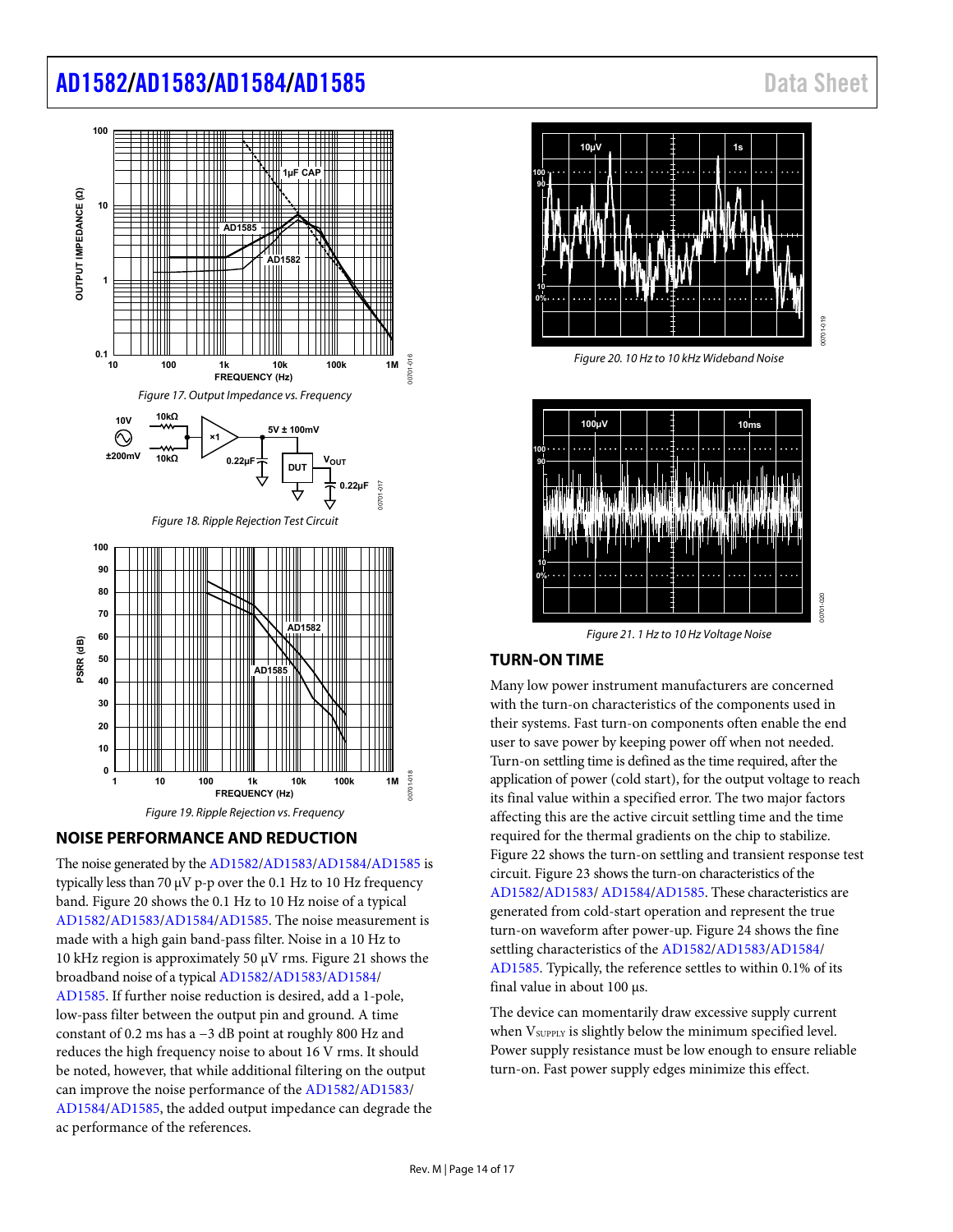<span id="page-14-1"></span>

#### <span id="page-14-3"></span><span id="page-14-2"></span><span id="page-14-0"></span>**DYNAMIC PERFORMANCE**

Many ADCs and DACs present transient current loads to the reference and poor reference response can degrade converter performance. Th[e AD1582](http://www.analog.com/AD1582?doc=AD1582_1583_1584_1585.pdf)[/AD1583](http://www.analog.com/AD1583?doc=AD1582_1583_1584_1585.pdf)[/AD1584/](http://www.analog.com/AD1584?doc=AD1582_1583_1584_1585.pdf)[AD1585 p](http://www.analog.com/AD1585?doc=AD1582_1583_1584_1585.pdf)rovide superior static and dynamic line and load regulation. Because these series references are capable of both sourcing and sinking large current loads, they exhibit excellent settling characteristics.

[Figure 25 d](#page-14-4)isplays the line transient response for the [AD1582/](http://www.analog.com/AD1582?doc=AD1582_1583_1584_1585.pdf) [AD1583/](http://www.analog.com/AD1583?doc=AD1582_1583_1584_1585.pdf)[AD1584/](http://www.analog.com/AD1584?doc=AD1582_1583_1584_1585.pdf)[AD1585.](http://www.analog.com/AD1585?doc=AD1582_1583_1584_1585.pdf) The circuit used to perform such a measurement is shown in [Figure 22,](#page-14-1) where the input supply voltage is toggled from 5 V to 10 V, and the input and output capacitors are each 0.22 μF.

# Data Sheet **[AD1582/](https://www.analog.com/AD1582?doc=AD1582_1583_1584_1585.pdf)[AD1583](https://www.analog.com/AD1583?doc=AD1582_1583_1584_1585.pdf)[/AD1584](https://www.analog.com/AD1584?doc=AD1582_1583_1584_1585.pdf)[/AD1585](https://www.analog.com/AD1585?doc=AD1582_1583_1584_1585.pdf)**

[Figure 26 a](#page-14-5)nd [Figure 27 s](#page-14-6)how the load transient settling characteristics for th[e AD1582/](http://www.analog.com/AD1582?doc=AD1582_1583_1584_1585.pdf)[AD1583/](http://www.analog.com/AD1583?doc=AD1582_1583_1584_1585.pdf)[AD1584/](http://www.analog.com/AD1584?doc=AD1582_1583_1584_1585.pdf)[AD1585](http://www.analog.com/AD1585?doc=AD1582_1583_1584_1585.pdf) when load current steps of 0 mA to +5 mA and 0 mA to −1 mA are applied. The input supply voltage remains constant at 5 V; the input decoupling and output load capacitors are 4.7 μF and 1 μF, respectively; and the output current is toggled. For both positive and negative current loads, the reference responses settle very quickly and exhibit initial voltage spikes of less than 10 mV.



<span id="page-14-4"></span>

<span id="page-14-5"></span>Figure 26. Load Transient Response (0 mA to 5 mA Load)



<span id="page-14-6"></span>Figure 27. Load Transient Response (0 mA to −1 mA Load)

00701-026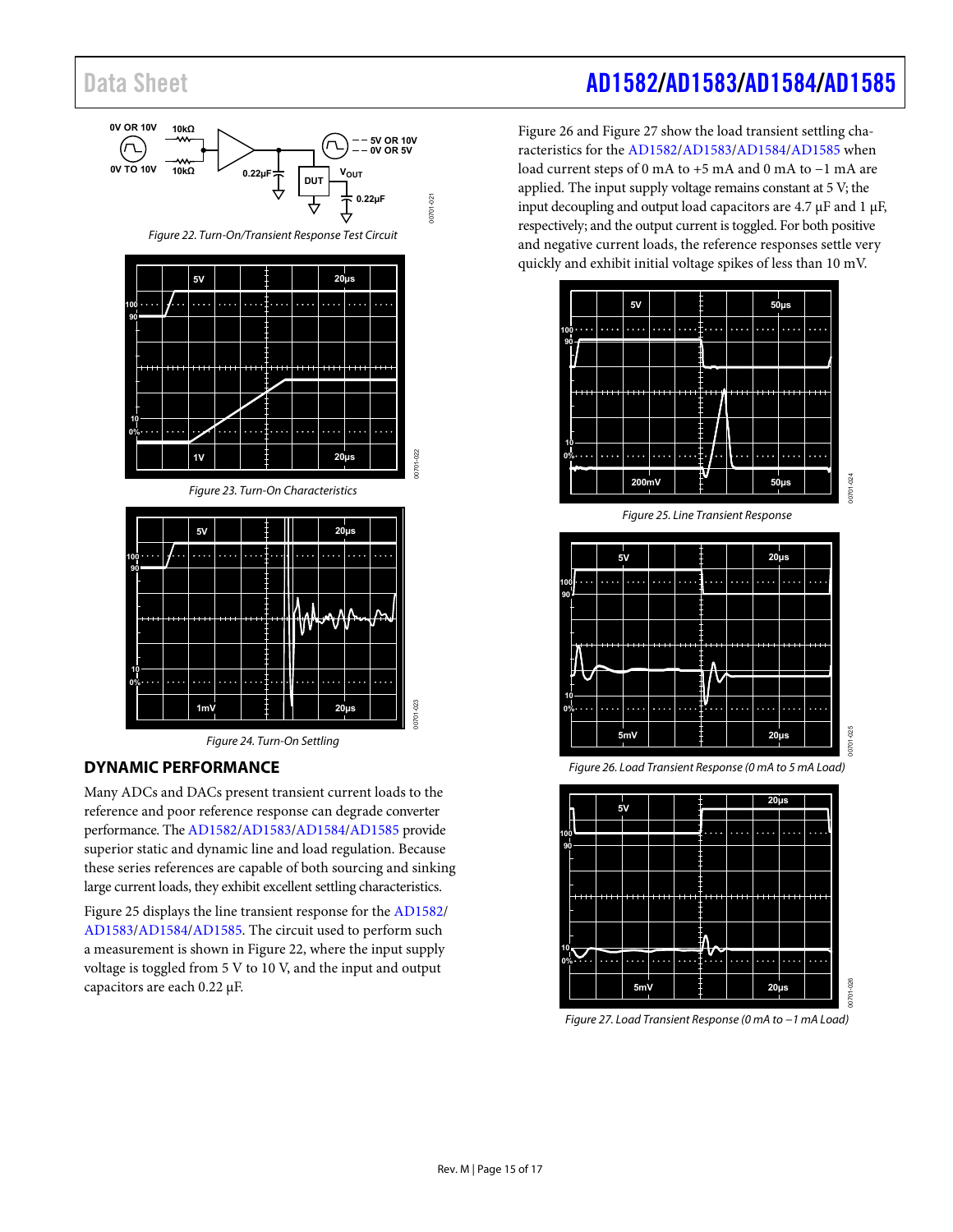**053006-0**

# <span id="page-15-0"></span>OUTLINE DIMENSIONS

**1.55 1.50 1.45**

**8.30 8.00 7.70**



*(RT-3) Dimensions shown in millimeters*